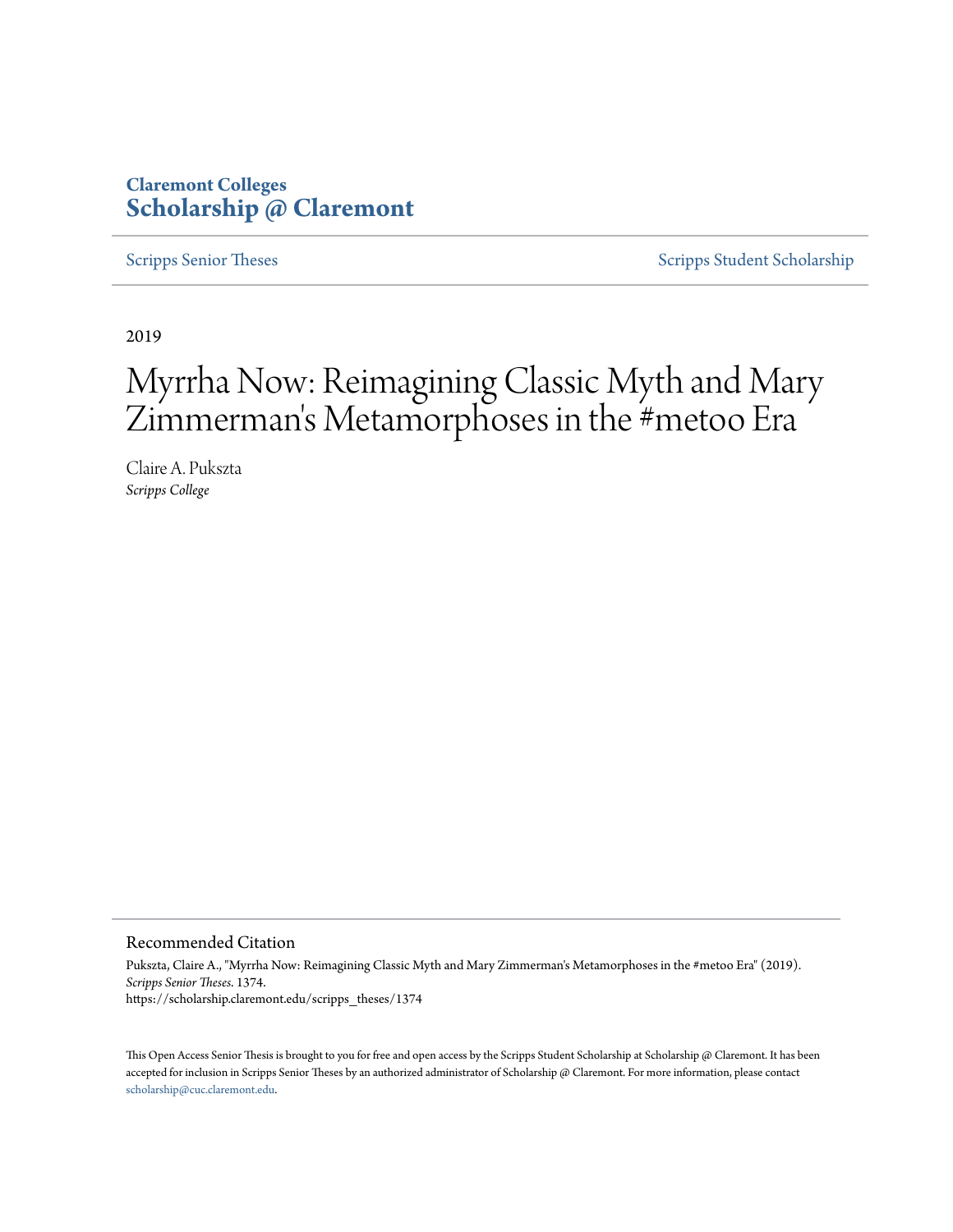# **MYRRHA NOW:**

# <span id="page-1-0"></span>**REIMAGINING CLASSIC MYTH AND MARY ZIMMERMAN'S** *METAMORPHOSES* **IN THE #METOO ERA**

by

# **CLAIRE A. PUKSZTA**

# **SUBMITTED TO SCRIPPS AND POMONA COLLEGES IN PARTIAL FULFILMENT OF THE DEGREE OF BACHELOR OF ARTS**

# **PROFESSOR MILLS PROFESSOR TAYLOR PROFESSOR FINKELPEARL**

**APRIL 26TH 2019**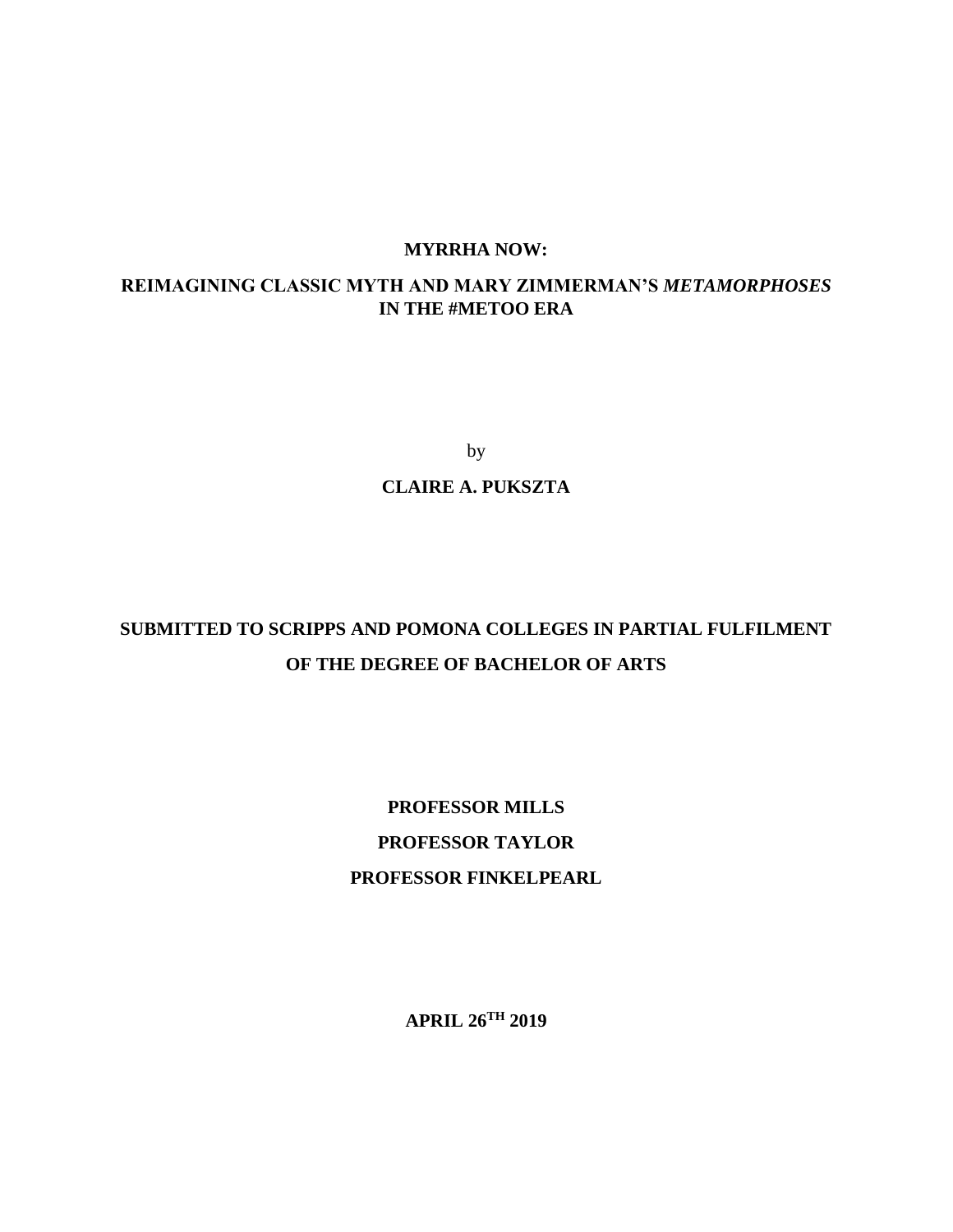# **TABLE OF CONTENTS**

<span id="page-2-0"></span>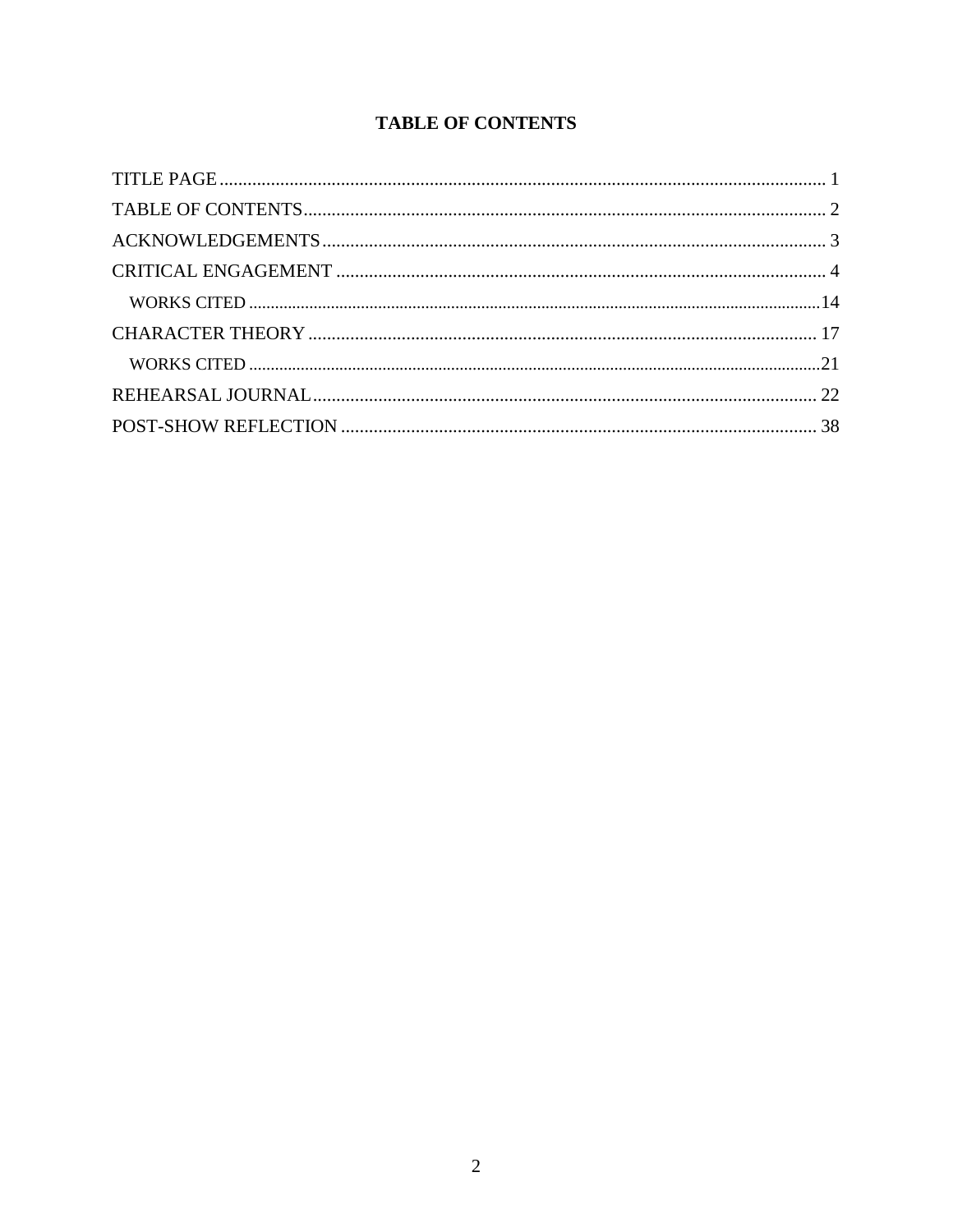# **ACKNOWLEDGEMENTS**

<span id="page-3-0"></span>Please note that this thesis contains material which some readers might find triggering. This includes discussion of suicide and sexual assault/violence. First and foremost, this project is dedicated to survivors.

Thank you to the Pomona College Theater Department for championing Claremont Colleges students' artistic passions. This unparalleled theater education has shaped me in ways I can't begin to describe. A special thanks to my theater mentors and thesis readers; your support in innumerable ways is so appreciated.

I would like to thank my family and friends for their love and encouragement over the years. Especially through the repeated excuse of "I can't, I have rehearsal"!

This thesis was done in conjunction with the fantastic cast, crew, and creative team of Pomona College's 2019 production of *Metamorphoses*. I couldn't be more grateful to have taken this journey with you.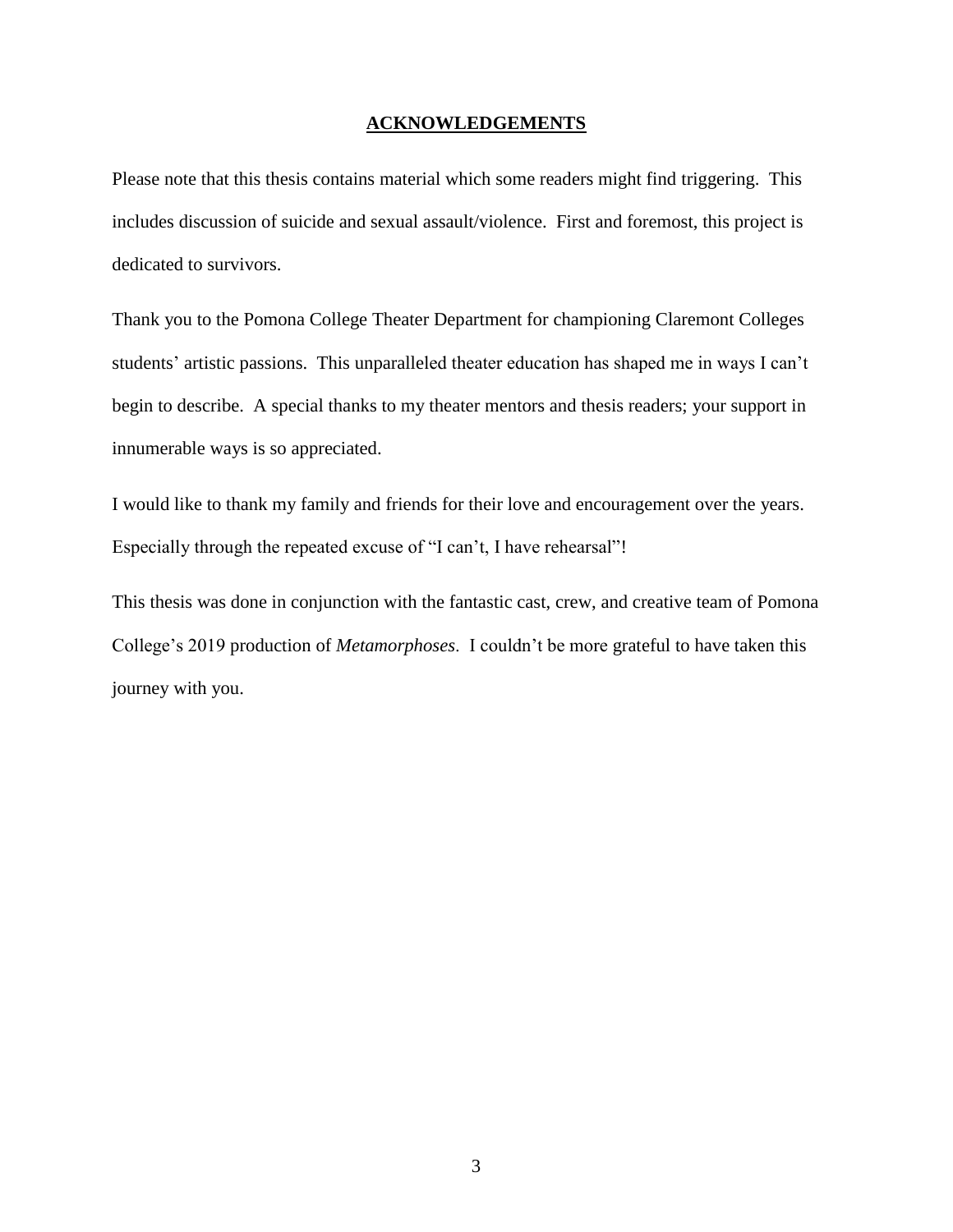#### **CRITICAL ENGAGEMENT**

<span id="page-4-0"></span>One of the wonderful trademarks of theater is its fluidity. Theatrical texts can be adapted and restaged to fit new cultural contexts. Mythology too is inherently shaped by cultural context. Often created in collective, oral traditions, a myth's story might keep the same basic framework while its values evolve over time. There is a certain power in combining theater and mythology, in bringing myths back into the oral tradition. Both forms epitomize the power of adaptation and showcase how we can utilize entertainment forms to connect to the past and project our desired futures.

In this paper, I seek to understand the history behind the myth of Myrrha. At the level of language, an ambiguous yet charged view of the character is constructed. The original poem by Ovid leaves some room for audience interpretation of her morality by allowing Myrrha to voice her conflicted inner thoughts. However, changes to her circumstances in Mary Zimmerman's adaptation, *Metamorphoses: A Play*, alter Myrrha's relationship to the audience, removing the ambiguity of the original Ovidian text. I believe that Zimmerman's piece is largely a product of 1999 creation; my modern, feminist interpretation reveals an undercurrent of sexism throughout the play. In 2019, evolving, contemporary discussions about sexual violence and trauma shapes the way that audiences understand a new staging. By incorporating the consciousness of the #metoo movement in the character's portrayal, my adaptation pulls the classic myth into the modern psyche. It also opens new inquiries into societal treatment of trauma and survivors of sexual violence.

The myth of Myrrha was originally shared through oral traditions. Mary Zimmerman based her adaptation of Myrrha on the Roman poet Ovid's interpretation, from his book *Metamorphoses* in 8 AD. The structure of Ovid's and Mary Zimmerman's adaptations differ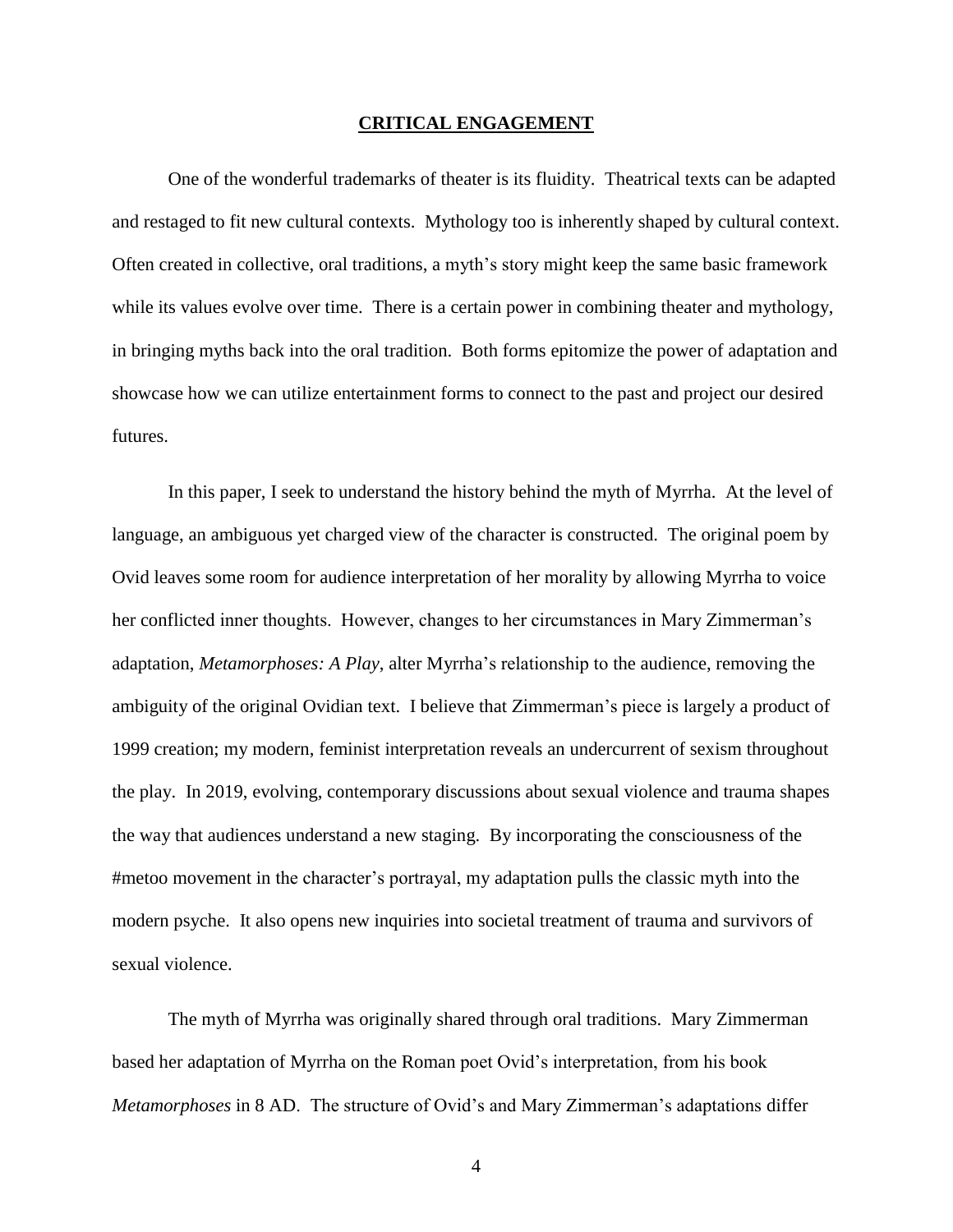slightly which impacts the audience's interpretation of Myrrha's character. In the original Ovid, Orpheus, a singer hailed for the seductive quality of his voice, narrates the story. Intending to show the civility of his own unnamed western society, he describes a princess named Myrrha, the daughter of a king Cinyras of Cyprus, who possesses a strong lust for her father. Ovid provides no definite source of her lust. Myrrha, distraught and morally anguished, attempts suicide but her Nurse stops her. The Nurse agrees to help Myrrha fulfill her desire to prevent another suicide attempt. During a festival in which her mother is away, Myrrha sleeps with her father several times, under the cover of darkness. Cinyras eventually grows curious and lights a lamp, discovering his lover's identity. He violently attacks Myrrha, but she escapes. Pregnant and in exile, she begs the gods for forgiveness and they transform her into the first myrrh tree. She gives birth as the tree and her son, the mythical beauty Adonis, survives.

Ovid uses "ritual language [which] announces and enforces Myrrha's deviant marginality" thereby protecting and distancing "an audience from the story itself" (Resinski, 275). He at once presents a Myrrha who is conflicted, logical, and resolute in her desire. Most notably, he does not indicate the origin of her desire. He makes a distinct point not to put the blame on any one entity saying "Cupid declares his weapons never caused an injury to Myrrha and denies his torches ever could have urged her crime. — one of the three bad sisters kindled this, with fire brand from the Styx, and poisoned you with swollen vipers" (Ovid). Even Orpheus's allusion to the Fates is a guess on his part. "Ovid depicts Myrrha as a mortal at the mercy of either the passions or the gods, both of whose workings are inexplicable. Myrrha can thus be seen as a victim as well as a perpetrator" (Resinski, 278). Myrrha logically debates following through with her desire, rationalizing with examples of incest in nature and the lack of written laws forbidding it. Myrrha names her desire as criminal even as she tries to justify it.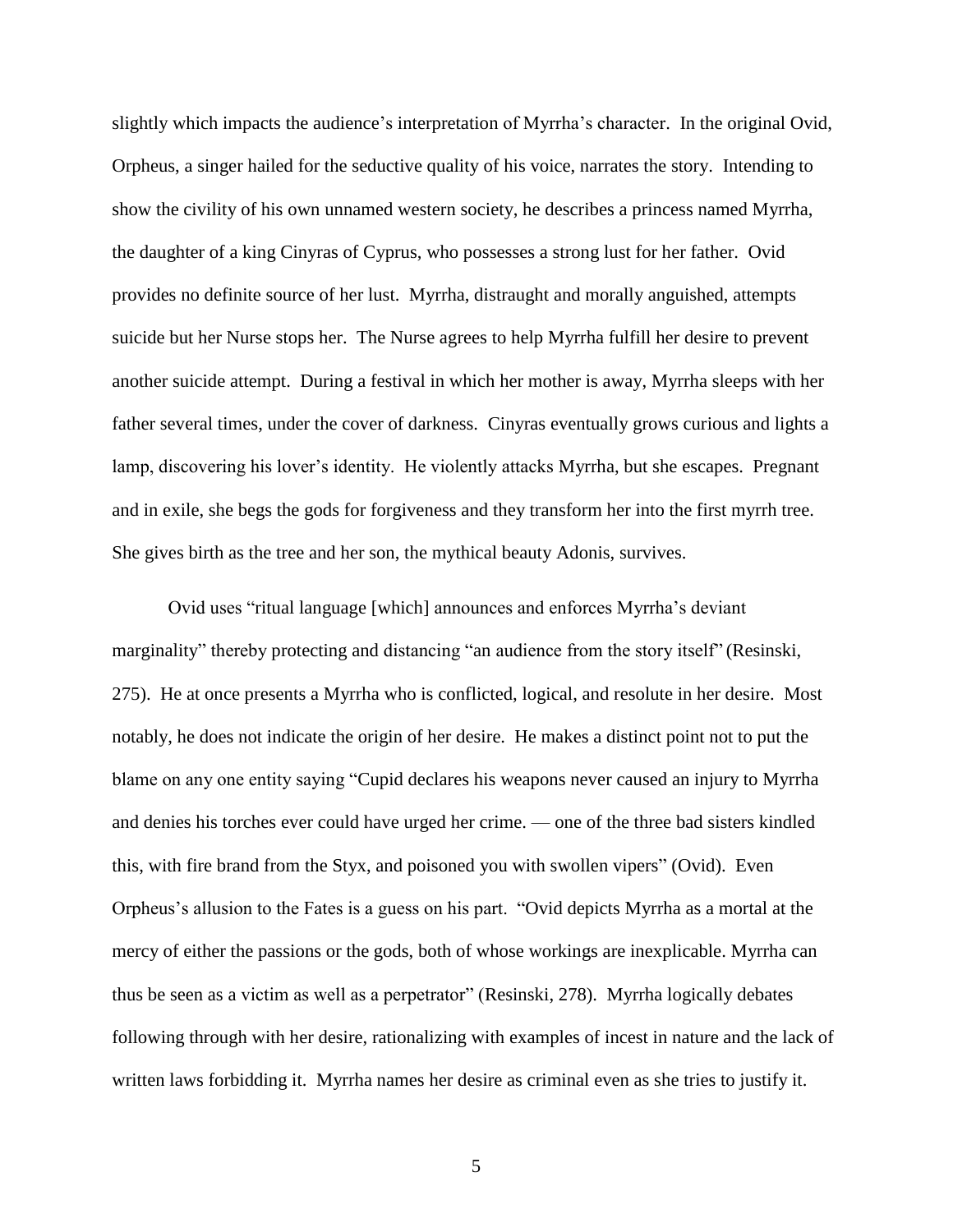She is allowed a conscience and ingrained sense of honor which keeps the audience from viewing her as a hysterical sexual deviant. Myrrha's, in terms of language, "faces rather than disguises her desire, and her self-awareness includes an understanding of her social context. In staying engaged with her society, in recognizing its structures and demands, Myrrha refuses to become the solipsistic arbiter of her desire—and this allows an audience to remain connected to her" (Resinski, 278). In the original Ovid, her desire to commit suicide comes from a sense of piety and shame, again, showing her awareness as a character. Despite her awareness, she is punished for entertaining her desire and is violently forced to flee. Her metamorphosis draws her back into the natural realm, physicality separating her from society. "Myrrha embraces such exile; impatient of gradual transformation, Myrrha plunges her head into the bark rising on her body" (Resinski, 279). "By having Myrrha blame herself, Ovid gives his audience the option to focus its attention not on assessing her guilt but on recognizing that her debt has been discharged" (Resinski, 280). The audience can choose to interpret this myth in many ways. They are allowed to feel disgust, sympathy, discomfort, pity, and many emotions in between. So, while Ovid pulled from oral traditions, his codification has served as a basis for the adaptations and reproductions throughout history.

Zimmerman's adaptation follows the same broad strokes of Ovid's version. The tale is set within a vignette style play and key changes are made to Myrrha's story. Zimmerman reduces the story's ambiguity and interjects humor, making it more difficult for the audience to empathize with Myrrha. For example, when the Nurse offers the young girl to Cinyras, he first asks, "she's attractive?" (Zimmerman). When he asks how old the girl is, the Nurse responds, "your daughter's age" and the uncomfortable irony of her statement is not lost on the audience (Zimmerman). The need to codify the source of Myrrha's desire fundamentally changes the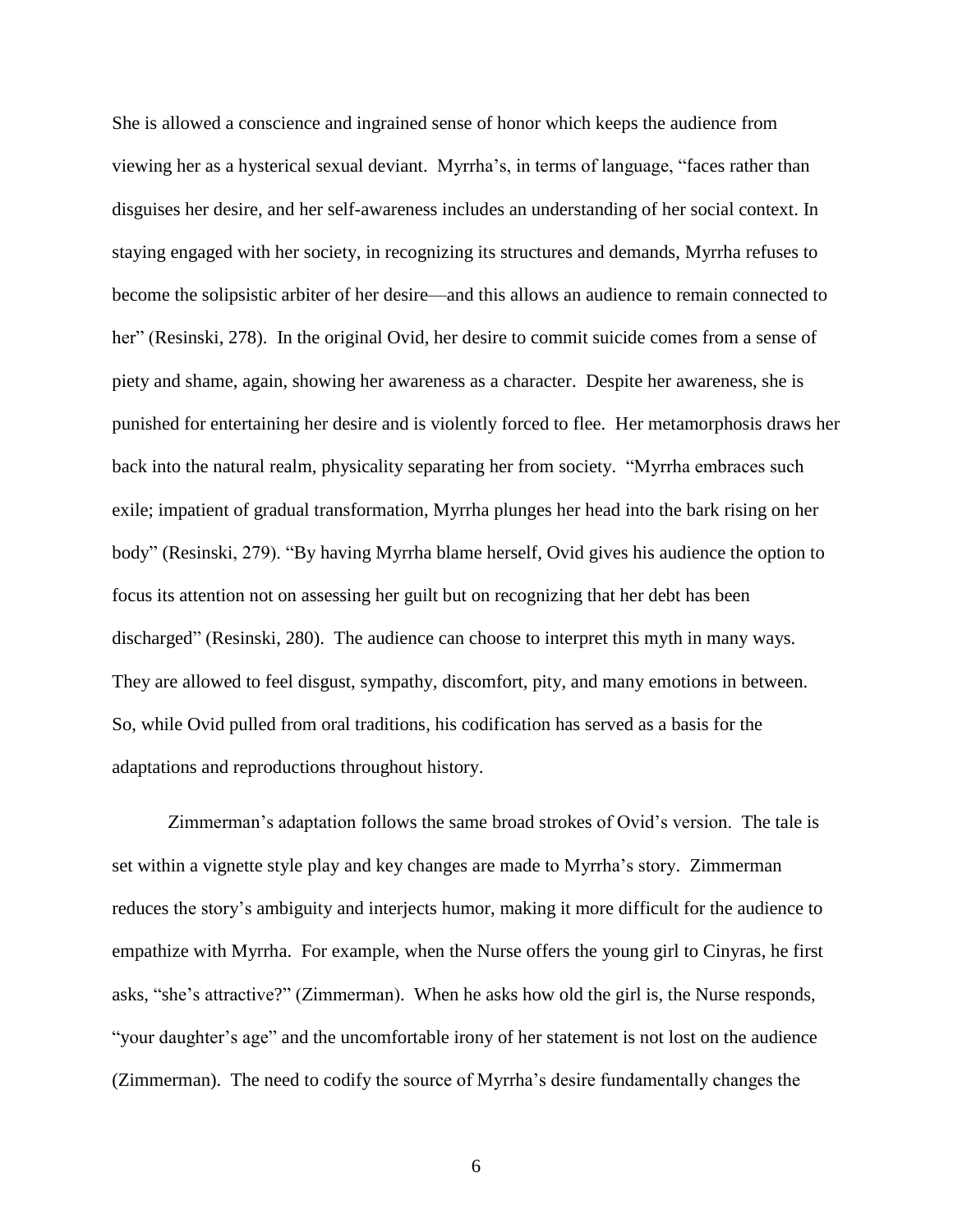relationship of audience to character. She turns from a woman conflicted and considering her options to one who outraged a goddess and damned herself. Because of its construction, Myrrha's story turns into a spectacle of ruin, a moment of deviance that is immediately brushed aside.

Zimmerman has the nature god Vertumnus narrating the story. The convention of the imbedded narrator persists but the context is changed. Removing Orpheus and situating Vertumnus as the narrator positions the story instead as a cautionary tale of what happens when women refuse accept love. Vertumnus's framing of the story is intended to serve his own motives in seducing the nymph Pomona. Vertumnus reinforces confining stereotypes about the necessity of marriage and relationships in a woman's life. In our rendition of the play, a woman portrays Vertumnus, which further complicates the character's relationship to Myrrha. With this change, I see Vertumnus and Zimmerman as analogous; they are women perpetuating damaging narratives about women.

Another point that Zimmerman changes is specifying the source of Myrrha's lust. Aphrodite curses Myrrha with the lust for her father after Myrrha spurns her suitors. Though Myrrha is still is conflicted and understands how her lust is wrong "the desire itself has already been presented as an unavoidable and inevitable punishment. Because Myrrha has brought her situation upon herself, her resistance to her incestuous desire does not necessarily raise her in the audience's sight" (Resinski, 282). The audience is now prepared to see the lust as a punishment well deserved, her penance for denying love. "Zimmerman's Myrrha does not think of the effect which she may have on others; she is not self-conscious about the way in which she will or will not fit into human community" (Resinski, 283). Myrrha is cast into the victim's role in this adaptation; she is objectified, given little autonomy in her own story, and is consequently a pawn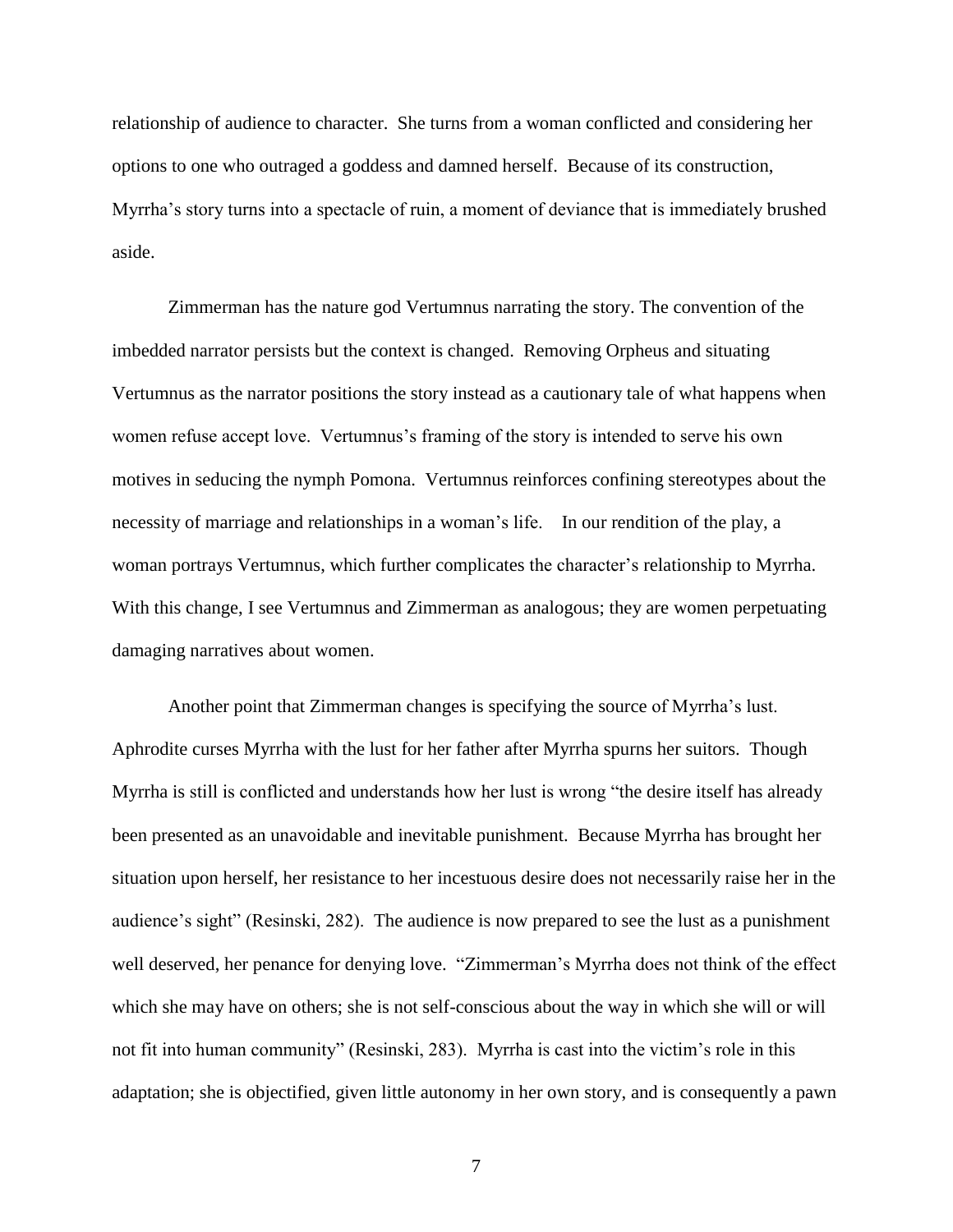for others' desires. This version ends with her transforming into a pool of tears, directly connecting Myrrha's story with the show's signature technical element, a large pool of water that dominates the stage. "Zimmerman's Myrrha returns to the anonymous, amorphous stuff from which she came, but at a cost: she receives no honor, and no marker is left in the world as a tangible memory of her suffering" (Resinski, 284). The audience watches an uncomfortable spectacle as Myrrha disintegrates instead of becoming an edificial tree. The play quickly continues at the end of Myrrha's story, banishing it "like a bad dream" (Resinski, 273). Although we adapted the ending to show Myrrha being supported by female narrators offstage, the original intent was to have her depart silently.

I have largely recounted my own and others modern feminist analyses of the original story and Zimmerman's play. But what I think is even more important is how the story has been interpreted in larger society. The play was well received in its time. First performed in 1998 at the Lookingglass theater company in Chicago, it was praised for its "eclectic potpourri of theatrical images featuring avowedly low-tech but strikingly innovative staging practices" (Jones). Reviews of performances across the last 20 years, especially its Broadway residency, praise how "in Zimmerman's hands, the unwieldy epic becomes a collection of moving and emotionally compelling tales" (Jones, Variety). The ancient and confusing text is handled with "delicate layering of reverence, storytelling agility, tongue-in-cheek wit and sophisticated skepticism" (Rawson, Post-Gazette). Specifically, reviews have referenced many of "a dozen or so tales" from the "hundreds of tales in Ovid, … [in which] stories are embedded within stories" (Rawson, Post-Gazette). Reviews of the play are generally positive, admiring the use of language and the striking visual images created in the performances.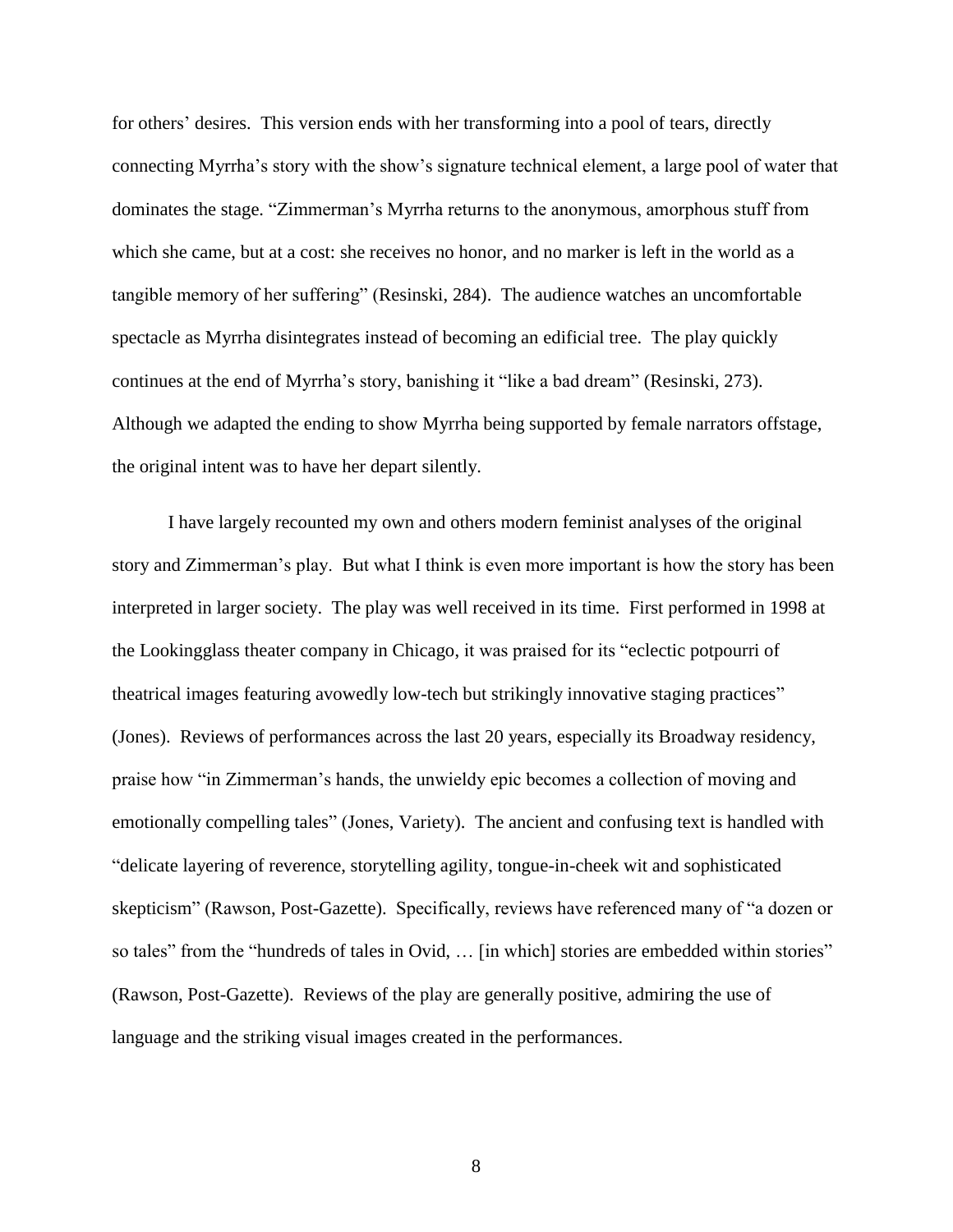Each review is trying to paint a picture and capture a swath of images from across the play, but few mention Myrrha. Even reviews of our own production of *Metamorphoses* did not mention Myrrha's story. And when they do, the language that the reviews use to speak briefly about her reveals biases. One only mentions her as the "young girl who lusts after her father" which "haunts the mind long after the end of the show" (Jones, Variety). Notably, the review does not mention Myrrha by name. While not condemning her story overtly, this review also preps the audience to be disturbed by or pensive about this tale. Another review specifically addresses the tale's obscurity when describing the "less famous … tale of Myrrha, whose disdain for romance so angered Aphrodite—portrayed as a blowsy hooker—that the goddess cursed the girl with an incestuous passion for her own father" (Williams, Chicago Reader). This phrasing further evokes the motif of Myrrha bringing this punishment down on herself. Even if this is the way that the goddess was portrayed in the production, the incredulous tone and language of this review prepares the audience to distance themselves from the characters.

One juxtaposes her story against the pool of water saying that the pool "brilliantly evokes natural and emotional turbulence, as in the tale of the daughter who seduces her father in three nights of sensuous embraces that end, as many of these tales do, in removing a blindfold and truly seeing" (Sommer, Curtainup Review). This review is rather vague and colorful in addition to excluding Myrrha's name. The writer choses an active verb in "seduces", a word that connotates manipulation. In Ovid she has an active stance in her desire but in Zimmerman's play, Myrrha is reluctant and tricked into sexual violence. This review also emphasizes the physical nature of the story, focusing on the act more than Myrrha's inner conflict. It mentions "emotional turbulence" in general but this review is otherwise unclear. It is also vague about what the audience is truly seeing when the blindfold comes off. Are they gaining a deeper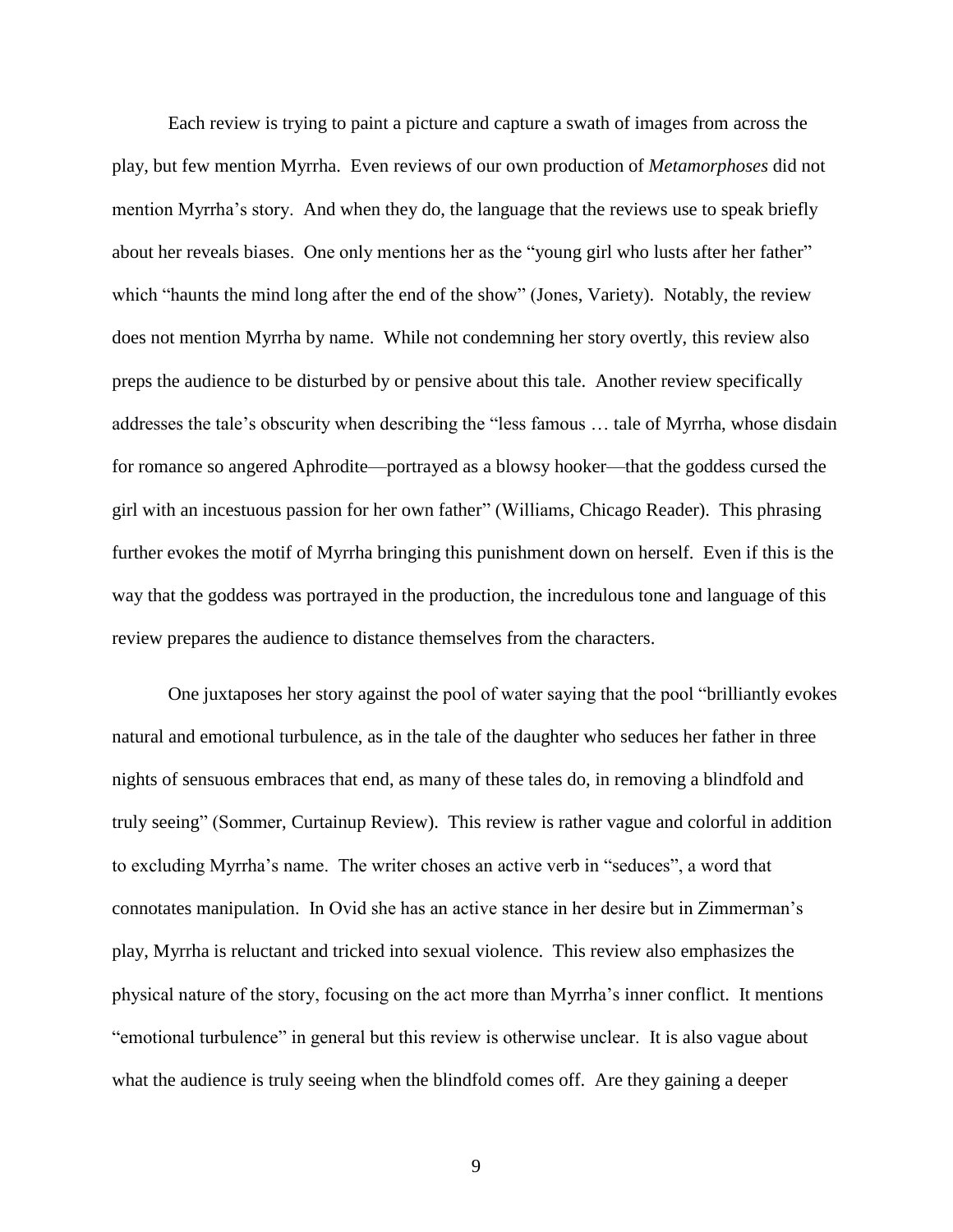understanding of human nature or simply seeing a horrible passion staged? These many strategies, from removing Myrrha's name to describing the tale's obscurity, distances the audience from the story and reinforces damaging perceptions of taboo and female desire.

As detailed above, I have interpreted that there is a sexist undercurrent throughout Myrrha's section of the play. In the construction, she is both the perpetrator and the victim of her own misdeeds, against the Roman interpretation. The underlying themes fit into larger discussions of rape culture, a systematic structure that creates "an environment in which rape is prevalent and in which sexual violence against women is normalized and excused in the media and popular culture" (Marshal University Women's Center). This piece presents a horrific story of violence against a woman, perpetuated by Aphrodite, a female character. Blame for the horrific event is placed squarely on the female characters in the scene. Vertumnus is not held accountable for his conjuring of the story and Cinyras receives no punishment for attempting to kill his daughter. Working within the structure of Zimmerman's play, our adaptation also placed blame on the female characters. With our gender switch of Vertumnus, Cinyras is the only male character in our scene. Cinyras's cheating is excused as he is indirectly coerced by a godly power and we removed his attempt to kill Myrrha. Mary Zimmerman may be an influential female playwright, but she writes from the perspective of the male gaze, excusing male characters while sexualizing and condemning female characters.

The story of Myrrha, at its most dangerous extreme, can become a scopophilic fever dream, portraying elicit desires to an audience that can largely remove its own positionality. Scopophilia is defined as "the pleasure in using another person as an object of sexual stimulation through sight". It is the pleasure found in watching. Inherent to the medium of theater is the pleasure of viewing. Theater can reinforce and codify audience's views members at a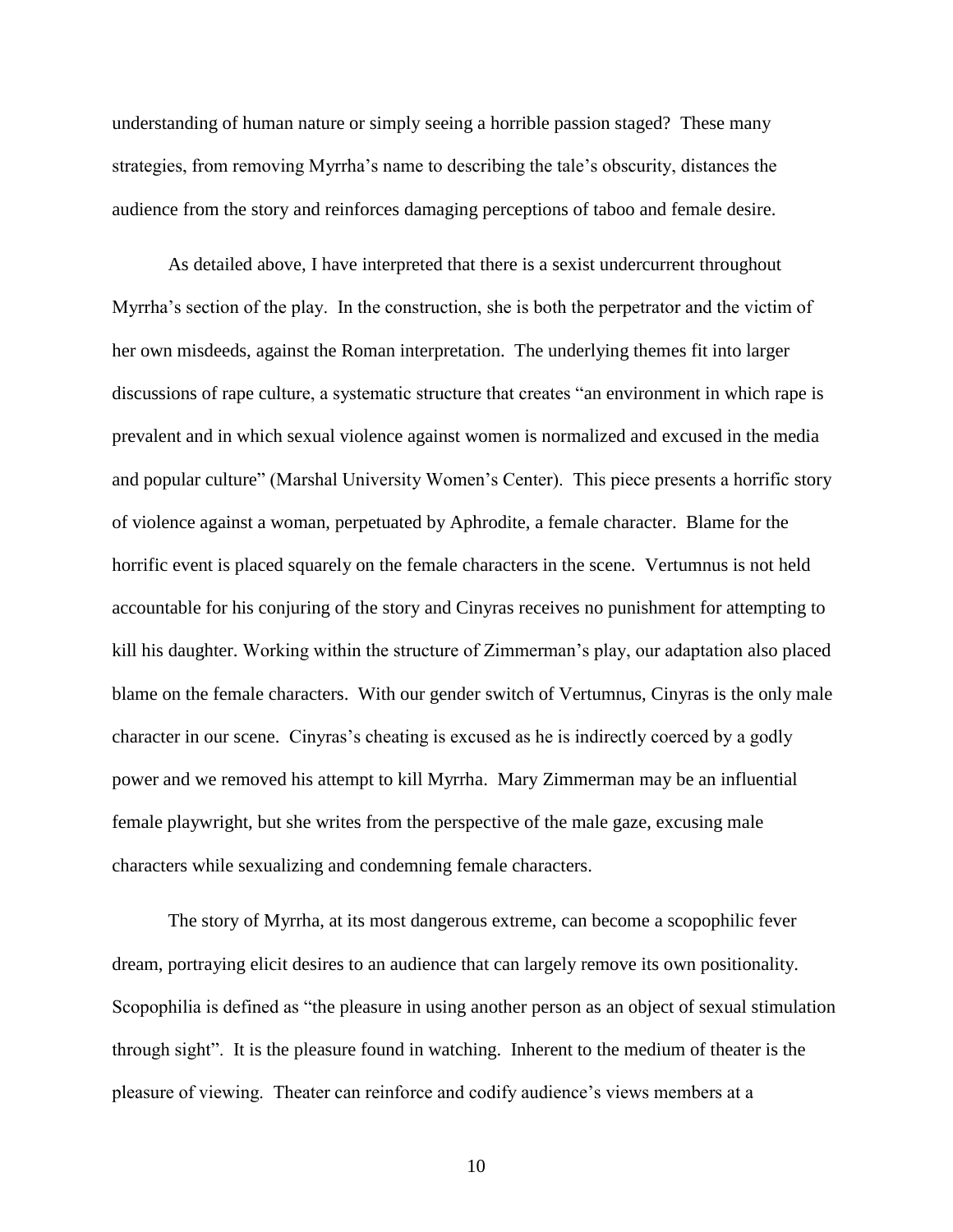subconscious level. Media has an incredible power in that it can "portray a hermetically sealed world which unwinds magically, indifferent to the presence of the audience, producing for them a sense of separation and playing on their voyeuristic fantasy. Moreover, the extreme contrast between the darkness in the auditorium (which also isolates the spectators from one another) … helps to promote the illusion of voyeuristic separation" (Mulvey, 269). These views of desire in looking are tied into the perspective of the viewer, usually assumed to be an active male gaze. I believe that Zimmerman constructed the piece from the perspective of the male gaze. Myrrha fulfills the "the traditional exhibitionist role [where she is] simultaneously looked at and displayed, with [her] appearance coded for strong visual and erotic impact so that they can be said to connote to-be-looked-at-ness" (Mulvey, 270). Cinyras, as the male figure, "cannot bear to be the burden of sexual objectification", this weight falls largely on Myrrha and Cinyras is a pawn in the female characters' scheme (Mulvey, 271). But Myrrha must be brought low because, within the scopophilic perspective, it is too unsettling for a woman to exert her power and desire. "The female figure poses a deeper problem … [she implies] a threat of castration and hence unpleasure" (Mulvey, 271). Since the male gaze can't bear the subconscious discomfort of Myrrha's autonomy and female desire, Zimmerman creates an "avenue of escape from this castration anxiety … [including] the devaluation, punishment, or saving of the guilty object" (Mulvey, 271). All three avenues of escape apply to Myrrha. Analyzing scholarship around women's construction in media is useful for understanding Myrrha as a difficult object to grapple with. It is because of the invisible influence of larger systems like the assumed male gaze and rape culture.

I don't believe that Zimmerman necessarily wanted to perpetuate harmful themes against women in the piece. The context in which this piece was born, both ancient Rome and 1998,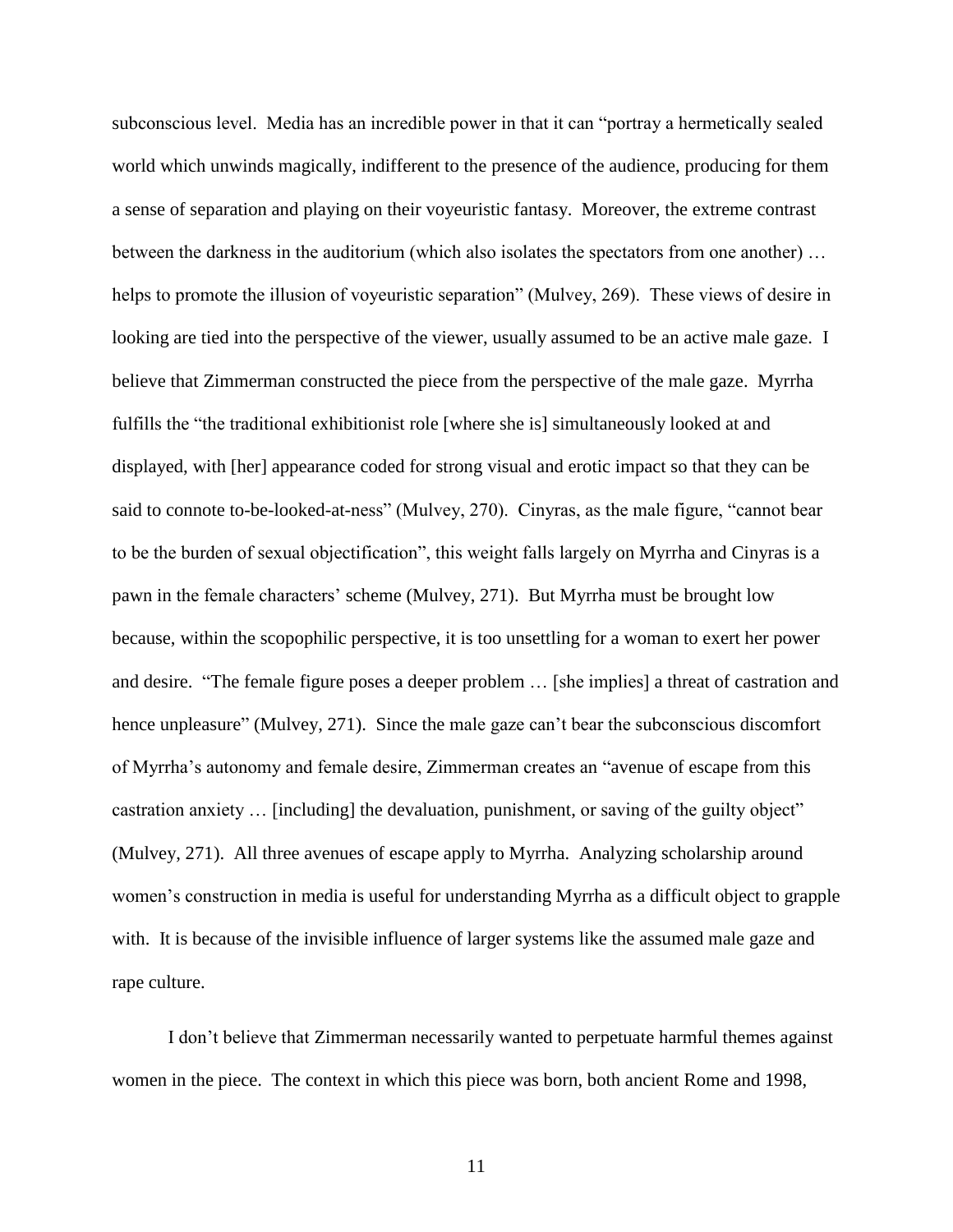allowed those systems to thrive. In the  $20<sup>th</sup>/21<sup>st</sup>$  centuries, the conversations about women's desires and sexual violence have evolved. News of the Clinton - Lewinsky had just broken earlier in 1998, publicly showcasing American perception of sexual violence and power. The above concepts have been in scholarship since before Mary Zimmerman's *Metamorphoses* was created. The difference between then and now is that the public conversation around the portrayal of women and sexual power dynamics is changing. The #metoo movement specifically has highlighted these systematic discrepancies.

What does it mean to stage Zimmerman's play for a modern audience, especially in the context of the #metoo movement/public understanding of rape culture? This is a world in which sexual violence is now big news and it recognizes that "there is a spectrum of abuses of power, some tiny and some huge, that all add up to a world where women's voices, women's work, and women's sexual desires are ignored or devalued" (Jaffe, 84). The #metoo moment is about bringing the individual voices together to publicly display the widespread problem of sexual harassment/violence. Combining this movement with Myrrha's story "we can see that violations are not purely or even mostly about sex … Patriarchy spreads the lie that there are rules we can follow that will keep us safe—that if we wear the right clothes, say no loudly enough, walk away, don't laugh at men, work hard, no harm will come to us" (Jaffe, 83). Myrrha dares to reject her suitors, an expectation placed on her by society. This story reinforces the idea that the act of living life on your own terms will bring about the wrath of powerful figures. It was never about sex in the first place; sex and desire are tools levied against Myrrha to remind her of her place. Rejecting the powerful because you have autonomy and free choice will not only bring you retribution, but you will simultaneously be labeled the perpetrator of the violence against you. Comparatively, not that much time has passed between the play's creation and today. But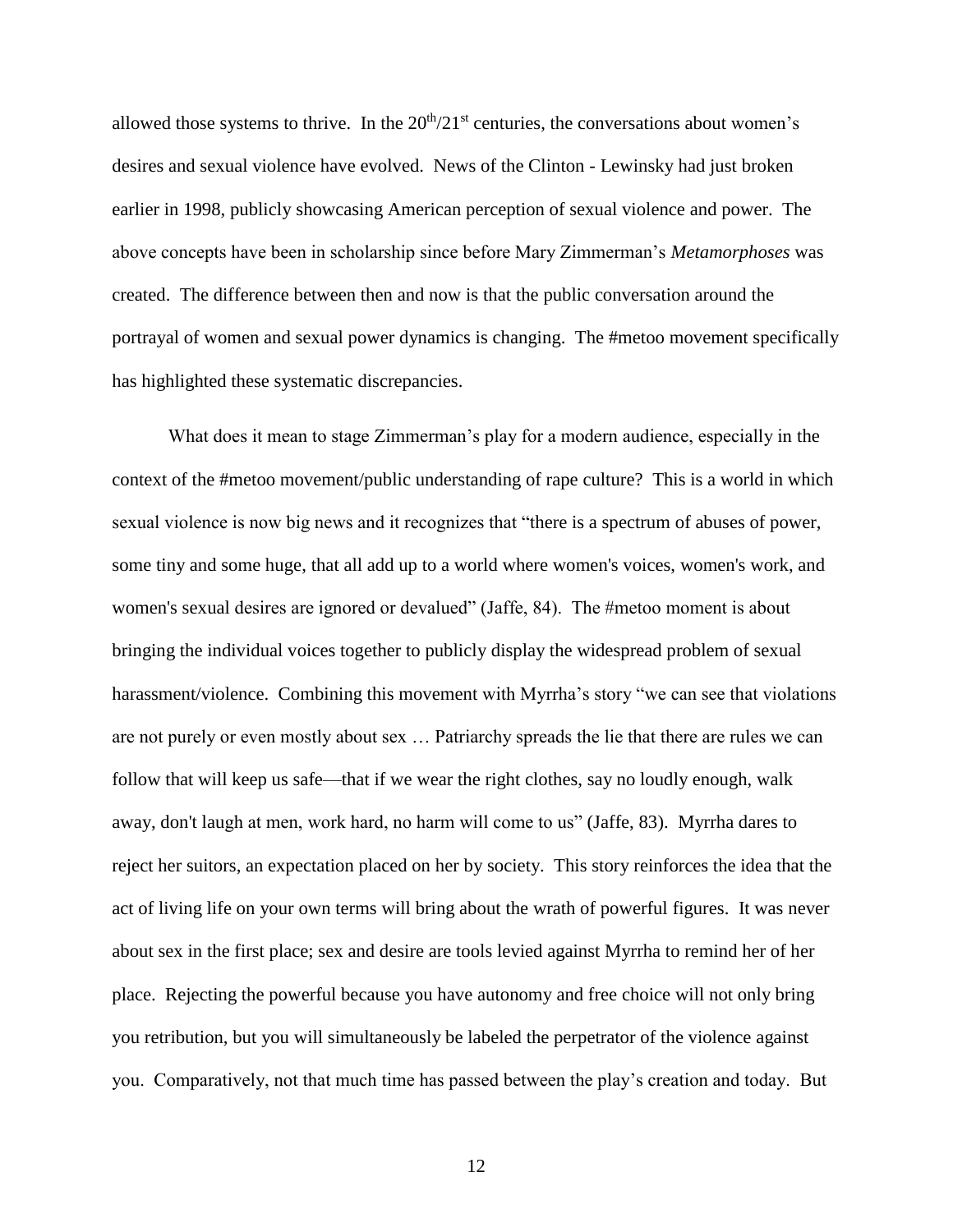current social movements are bringing language and conversation these issues in public spaces. Social media especially has propelled these conversations to the forefront.

We have a responsibility to understand our play affect in our current context. Modern audiences are bringing this framework understanding into the space with them. As a result, this context is something that I kept in mind when preforming this role. I focused on Myrrha's trauma and her transformation. I didn't want the audience to dismiss Myrrha as guilty or disturbed as has been done in the past. I wanted the audience to see her as a product of her situation and subjected by the powers that have an incredible amount of control over her. There is not just the power of Aphrodite but also the stipulations of society that causes her internal turmoil. The support of the Nurse (changed to Cousin) is also a key aspect that we emphasized. The Cousin is someone who believes and accepts Myrrha. She genuinely listens and tries to help ease Myrrha's suffering. The importance of support for survivors from the community is an aspect that I want the audience to walk away appreciating.

Much like the transformations in the show, Zimmerman's play has a historical record of adaptability to the time and place of performances. This piece has not only been performed but transformed many times. One notable instance was when it first moved to New York City to make its Broadway debut at the Circle in the Square Theater. The city was still reeling from the 9/11 terrorist attacks just a month before. The transformation and resilience of the characters proved to be cathartic for a city under siege. During its initial run, "the show's ritualistic portrayal of love, death, and transformation somehow seemed to flow directly from the collective unconscious of a stunned city. *Metamorphoses* became a sold-out hit, and every night you could hear the sounds of men and women openly crying" (Brantley, New York Times). Though the same text, the context of being in NYC softened and changed the meaning of the production.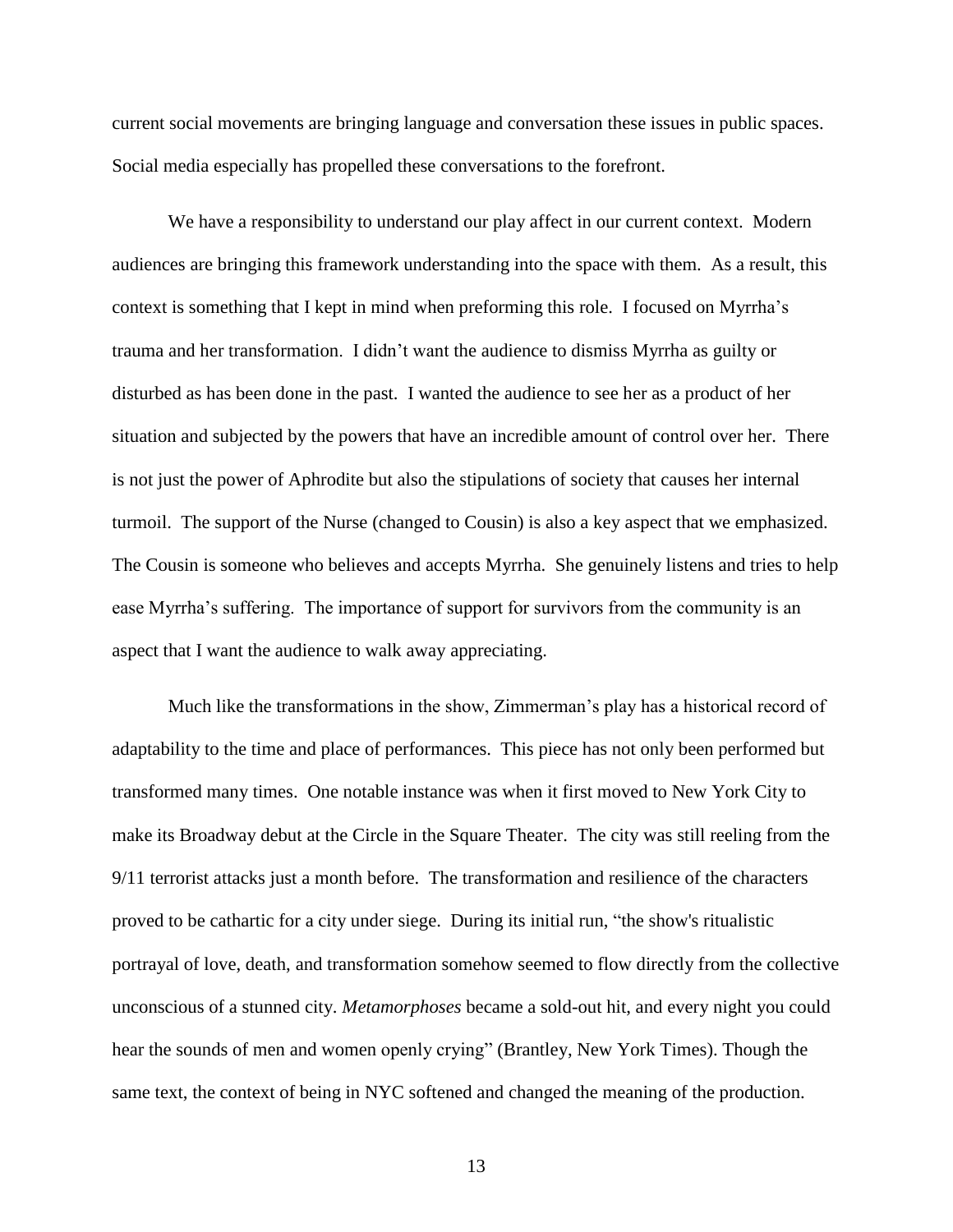"The production of *Metamorphoses*, with its movement outside of secular time and its mythic stories and ritualistic gestures, provided the audience a pattern of experience by which to examine feelings of loss and grief" (Chirico, 149). Just like in NYC, our production of *Metamorphoses* tonally shifted to adapt to the times. As is true in the oral tradition of myths, we shaped and transformed this story to meaningfully reflect the values of a modern audience.

In an interview, Zimmerman states that she believes the power of these myths are in the way that "they speak to us and they seem to speak to any situation you are in. There's always something in the show that feels like that's me or that's my beloved, that's the person I lost … It feels deeply personal" (Walker). This show is deeply personal to me because of my investment in the themes that we explored in our production. I have developed a connection to antiquity as a result. These myths and their characters are vividly alive in an incredibly modern feeling way. Despite the underlying problematic elements of the text, there are beautiful, personal, impactful meanings to be found in Myrrha's story.

### **WORKS CITED**

<span id="page-14-0"></span>Brantley, Ben. "Theater Review; Dreams of 'Metamorphoses' Echo in a Larger Space." *The New York Times*, The New York Times, 5 Mar. 2002, [https://www.nytimes.com/2002/03/05/theater/theater-review-dreams-of-metamorphoses-](https://www.nytimes.com/2002/03/05/theater/theater-review-dreams-of-metamorphoses-echo-in-a-larger-space.html)

[echo-in-a-larger-space.html.](https://www.nytimes.com/2002/03/05/theater/theater-review-dreams-of-metamorphoses-echo-in-a-larger-space.html)

- Chirico, Miriam M. "Zimmerman's *Metamorphoses:* Mythic Revision as a Ritual for Grief." *Comparative Drama*, vol. 42, no. 2, 2008, pp. 149–179., doi:10.1353/cdr.0.0014.
- Jaffe, Sarah. "The Collective Power of #MeToo." *Project MUSE*, University of Pennsylvania Press, 2018, muse.jhu.edu.ccl.idm.oclc.org/article/692140.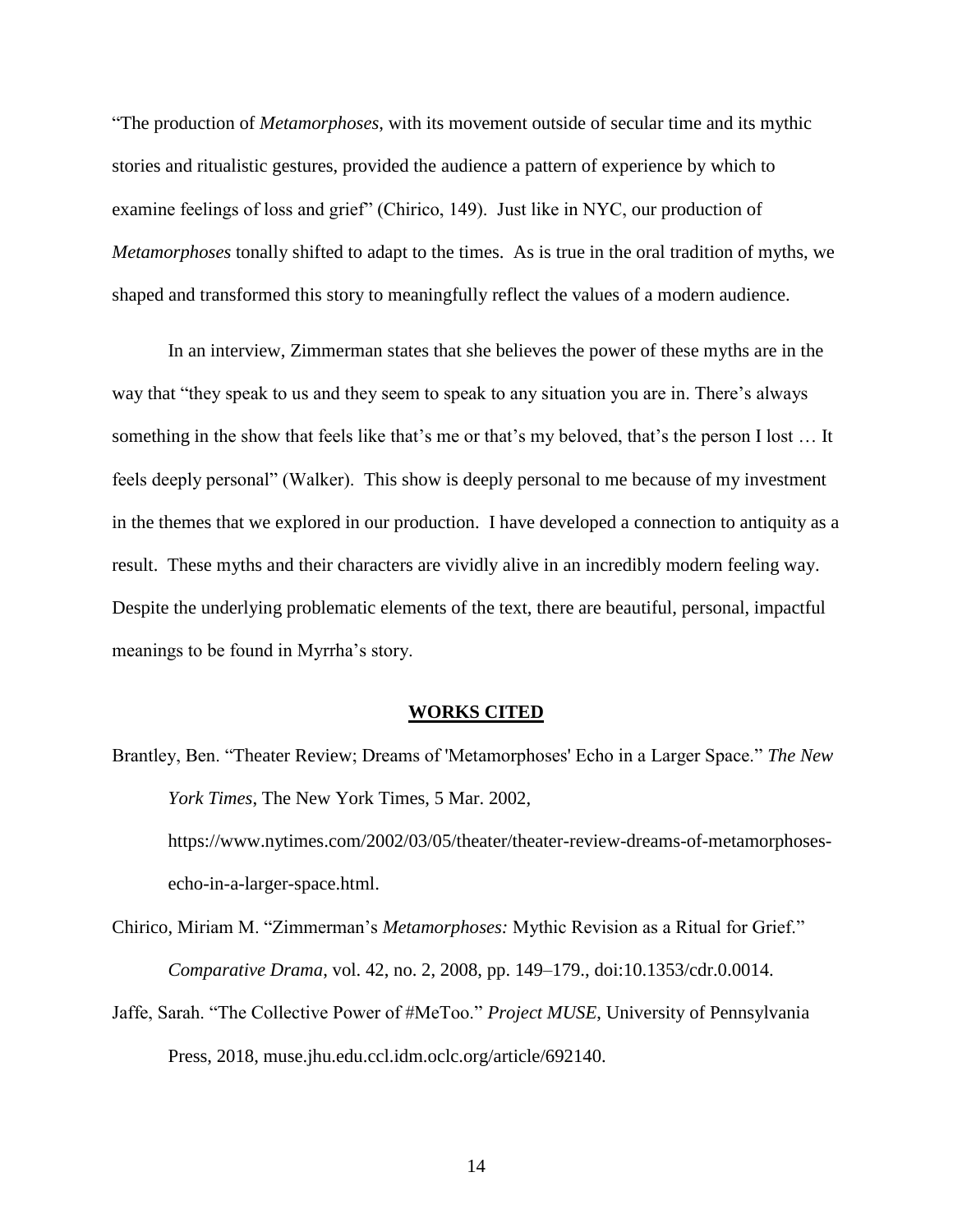Jones, Chris. "Metamorphoses." *Variety*, Variety, 9 Nov. 1998, [www.variety.com/1998/film/reviews/metamorphoses-1200456009/.](http://www.variety.com/1998/film/reviews/metamorphoses-1200456009/)

- Mulvey, Laura. "Visual Pleasure and Narrative Cinema." *Media and Cultural Studies: Keyworks*, edited by Meenakshi Gigi. Durham and Douglas Kellner, 2nd ed., Wiley-Blackwell, 2012, pp. 267–274.
- Ovid. "Metamorphoses Book 10." Translated by Brookes More, *Theoi Classical Texts Library*, 2017, [https://www.theoi.com/Text/OvidMetamorphoses10.html#7.](https://www.theoi.com/Text/OvidMetamorphoses10.html#7)
- "Rape Culture." *Marshall University Women's Center*, [www.marshall.edu/wcenter/sexual](http://www.marshall.edu/wcenter/sexual-assault/rape-culture/)[assault/rape-culture/.](http://www.marshall.edu/wcenter/sexual-assault/rape-culture/)
- Rawson, Christopher. "Stage Review: 'Metamorphoses' Brilliant in All Its Elements." *Post-Gazette.com (A&E)*, 5 Mar. 2002, [http://old.post](http://old.post-gazette.com/ae/20020305metam0305p6.asp)[gazette.com/ae/20020305metam0305p6.asp.](http://old.post-gazette.com/ae/20020305metam0305p6.asp)
- Resinski, Rebecca. "Ovidian Ambivalence and Responses to Myrrha in Zimmerman's Metamorphoses and Bidart's Desire." *International Journal of the Classical Tradition*, vol. 21, no. 3, 2014, pp. 273–295., doi:10.1007/s12138-014-0345-z.
- Sommer, Elyse. "Metamorphoses Moves to Broadway." *Curtainup Review*, 21 Feb. 2002, [www.curtainup.com/metamorphoses.html.](http://www.curtainup.com/metamorphoses.html)
- Walker, Jeffrey. "Metamorphoses Creator Mary Zimmerman on the Power of Myths." *DC Theatre Scene*, 22 June 2013, [www.dctheatrescene.com/2013/03/15/metamorphoses](http://www.dctheatrescene.com/2013/03/15/metamorphoses-creator-mary-zimmerman-on-the-power-of-myths/)[creator-mary-zimmerman-on-the-power-of-myths/.](http://www.dctheatrescene.com/2013/03/15/metamorphoses-creator-mary-zimmerman-on-the-power-of-myths/)
- Williams, Albert. "Metamorphoses Transformed: Mary Zimmerman's 1998 Masterpiece Is Warmer in Revival." *Chicago Reader: Arts and Culture*, 3 Oct. 2012,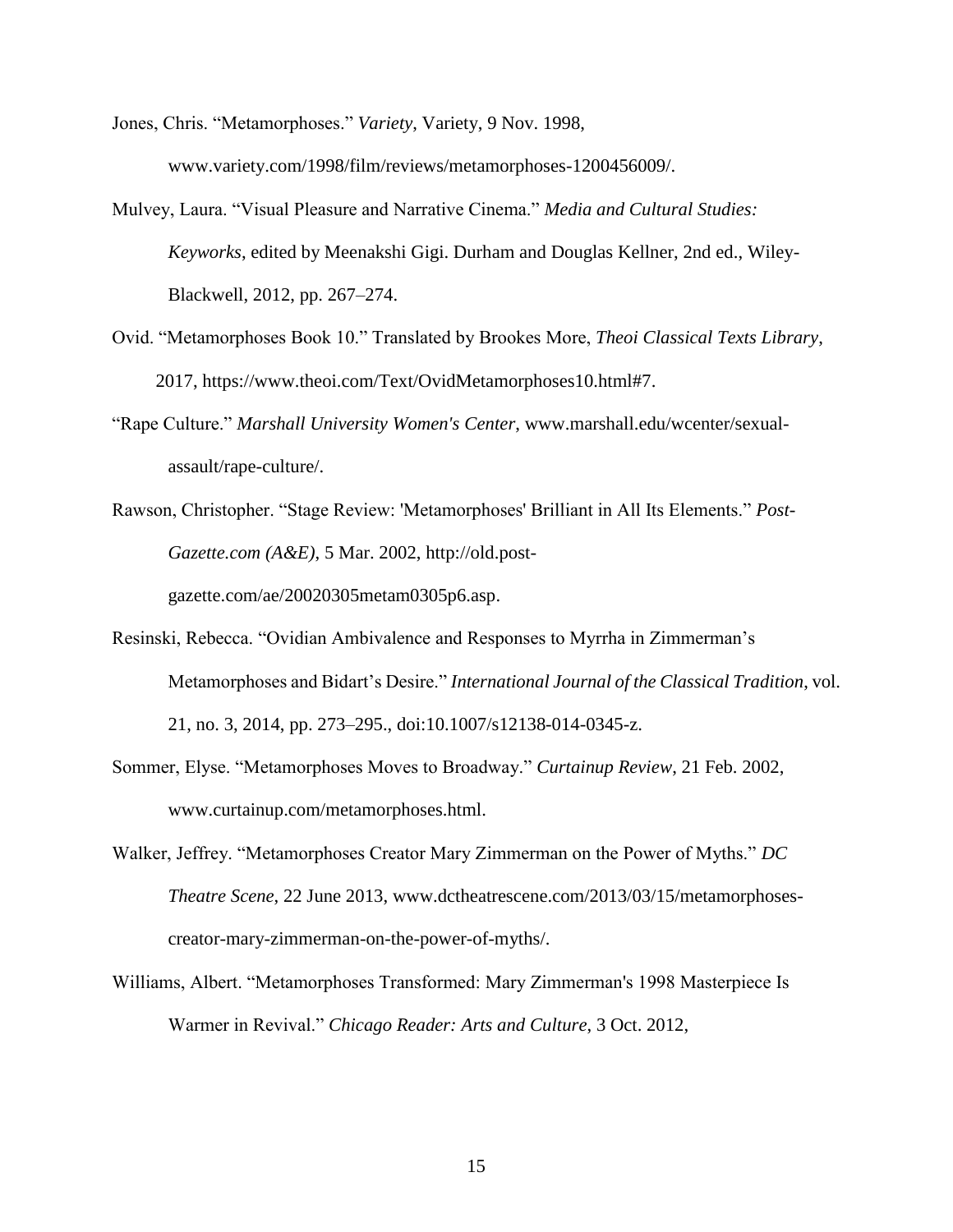[www.chicagoreader.com/chicago/metamorphoses-revived-by-lookingglass-theatre-](http://www.chicagoreader.com/chicago/metamorphoses-revived-by-lookingglass-theatre-company/Content?oid=7566738)

[company/Content?oid=7566738.](http://www.chicagoreader.com/chicago/metamorphoses-revived-by-lookingglass-theatre-company/Content?oid=7566738)

Zimmerman, Mary. *Metamorphoses: A Play*. Northwestern University Press, 1998.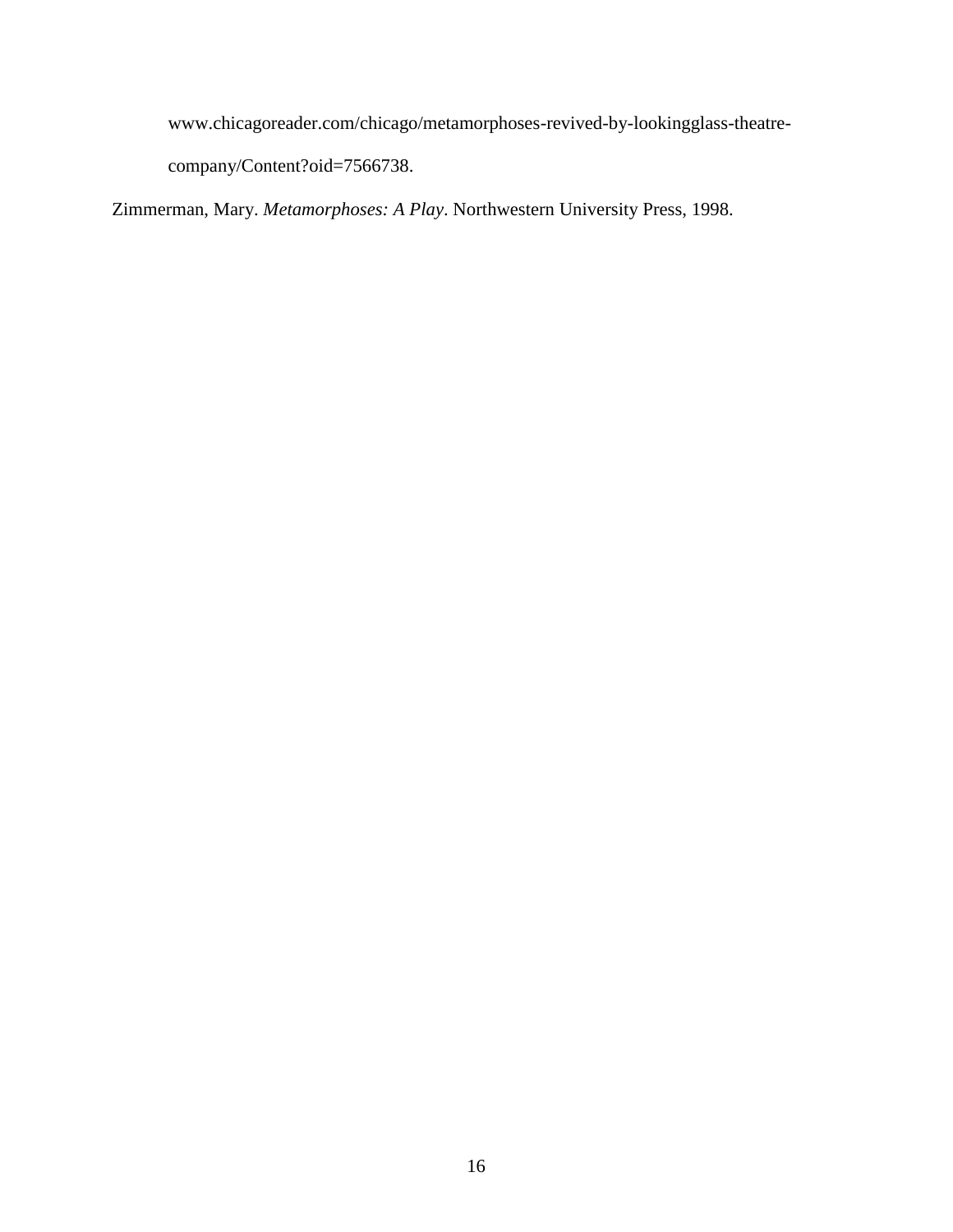#### **CHARACTER THEORY**

<span id="page-17-0"></span>In the following section, I detail the thought that went into the vision for my characters. My role was not conventional in the sense that I did not portray the arc of one character throughout the course of the show. It is necessary to outline who each of my characters were in the vignettes and how I approached playing each of them. Together, they provided an opportunity to challenge myself mentally and physically as an actor while playing with themes of taboo, horror, power, and stereotypes.

As the primary topic of my thesis, and the role that I held for the longest, I put the most thought into Myrrha. I auditioned for her in October 2018 and was immediately attracted to the intense emotionality of the role and thematic exploration of taboo topics. In her story arc, the princess Myrrha refuses all potential suitors and is cursed by a vengeful Aphrodite to fall in lust with her father. She is distraught and confused by her desire. Her Cousin, seeing her desperation, devises a plan to help Myrrha sleep with her father. With a blindfold over his eyes, her father, Cinyras, sleeps with her for three nights. On the third night, he removes his blindfold to discover the horrible truth. Myrrha escapes the palace and begs for the gods to transform her; she dissolves into a pool of tears.

Myrrha's opening monologue, and her first words in the show, convey a fascinating duality. It showcases both her intense taboo desire as well as her societally ingrained sense of decorum. She clearly knows what she desires is wrong according to society but can do little to tame her desire. Love as a topic is deeply explored by this show but this story showcases a different side to it, one that is confusing and manipulative. In thinking through my portrayal of her, I created a central concept. It is not just Myrrha's conflicted nature that drives the shifts in her intensions, but it is Aphrodite herself physically controlling Myrrha. Internally, I framed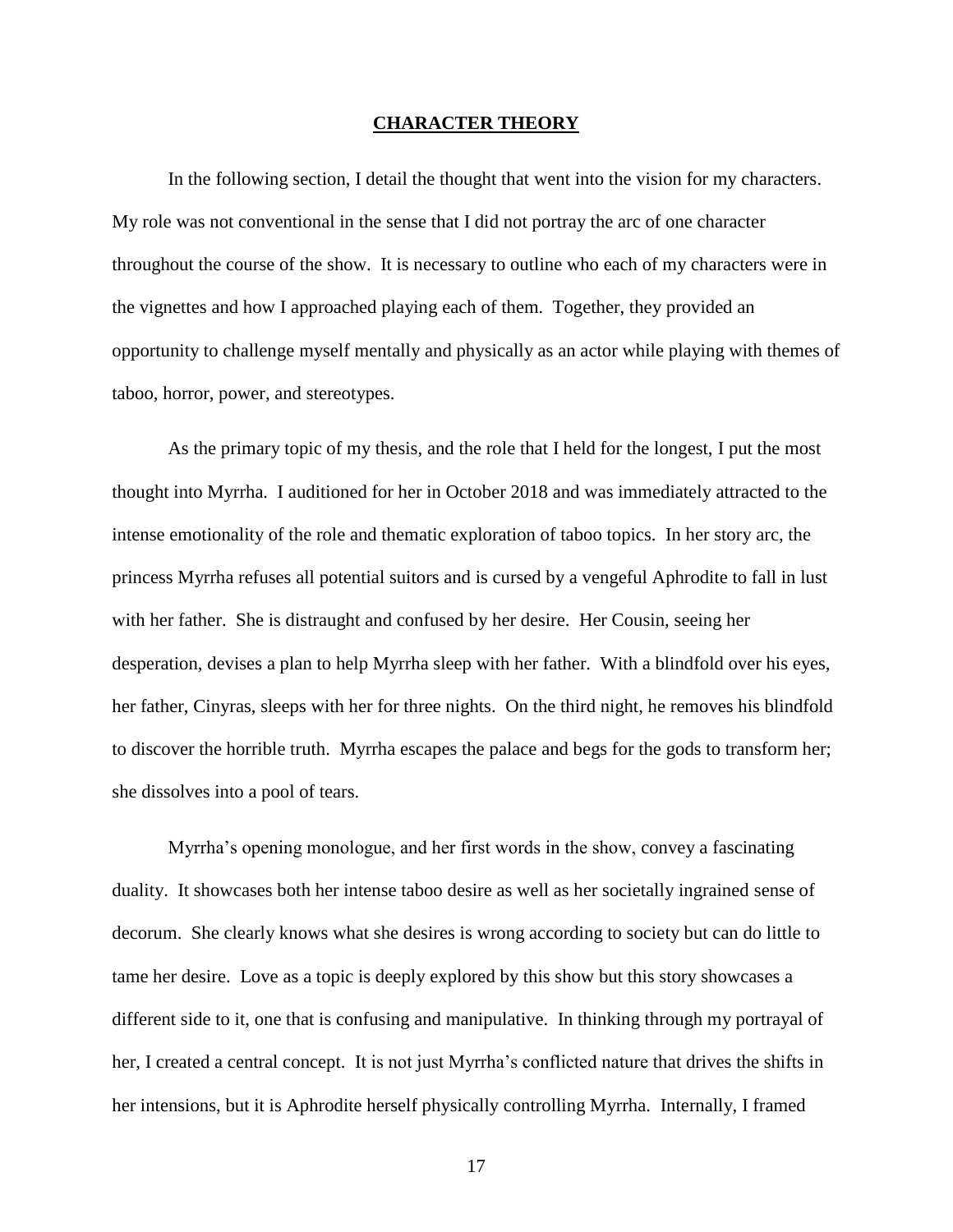Myrrha as a survivor of sexual and psychological assault. The real perpetrator of the story's violence is Aphrodite, not Cinyras. In modern terms, Aphrodite gaslights and emotionally manipulates Myrrha. Through this structure, I played with ideas of control, autonomy, and the nature of power in narrative. What was so special about this show was that this guiding concept framed not only my perceptions of the character but also physically how we changed, interpreted, and blocked the scene. We see Aphrodite physically throw Myrrha around to display the control that she has over her mind. We cut Cinyras's attempt to kill Myrrha to shift blame away from him. We made it tonally tragic, showing that no one comes out of this scene unharmed. Although Myrrha is cast as a victim with little autonomy, I felt that it was acceptable for the audience to witness primarily the horror of her story. Unlike full length shows, this was only a metaphoric snapshot in time, a highly condensed version of what could be a full play. To sit in this place of darkness for 10 minutes was manageable. And there wasn't time in the story to show her recovery. But, from the very beginning, we also conceptualized the image of her final transformation. She wouldn't dissolve into a helpless pool of tears, as the narration suggests. Instead, the narrators descended to support her through this transformation, and eventually through to the other side in healing. I'm glad that the final image we left audiences with is that last moment of support after trauma.

Key to Myrrha's portrayal was both Meisner and Strasberg's emotional preparation acting theory. We first utilized Meisner which focuses on the creation of intense emotional fantasies. "Meisner's approach trains the actor to 'live truthfully under imaginary circumstances,' to discover or create personally meaningful points of view with respect to the (written or improvised) word" (DeSotelle). Because of the dark places that this scene goes to, I attempted to create a devastating fake memory, one that would hopefully trigger a real emotional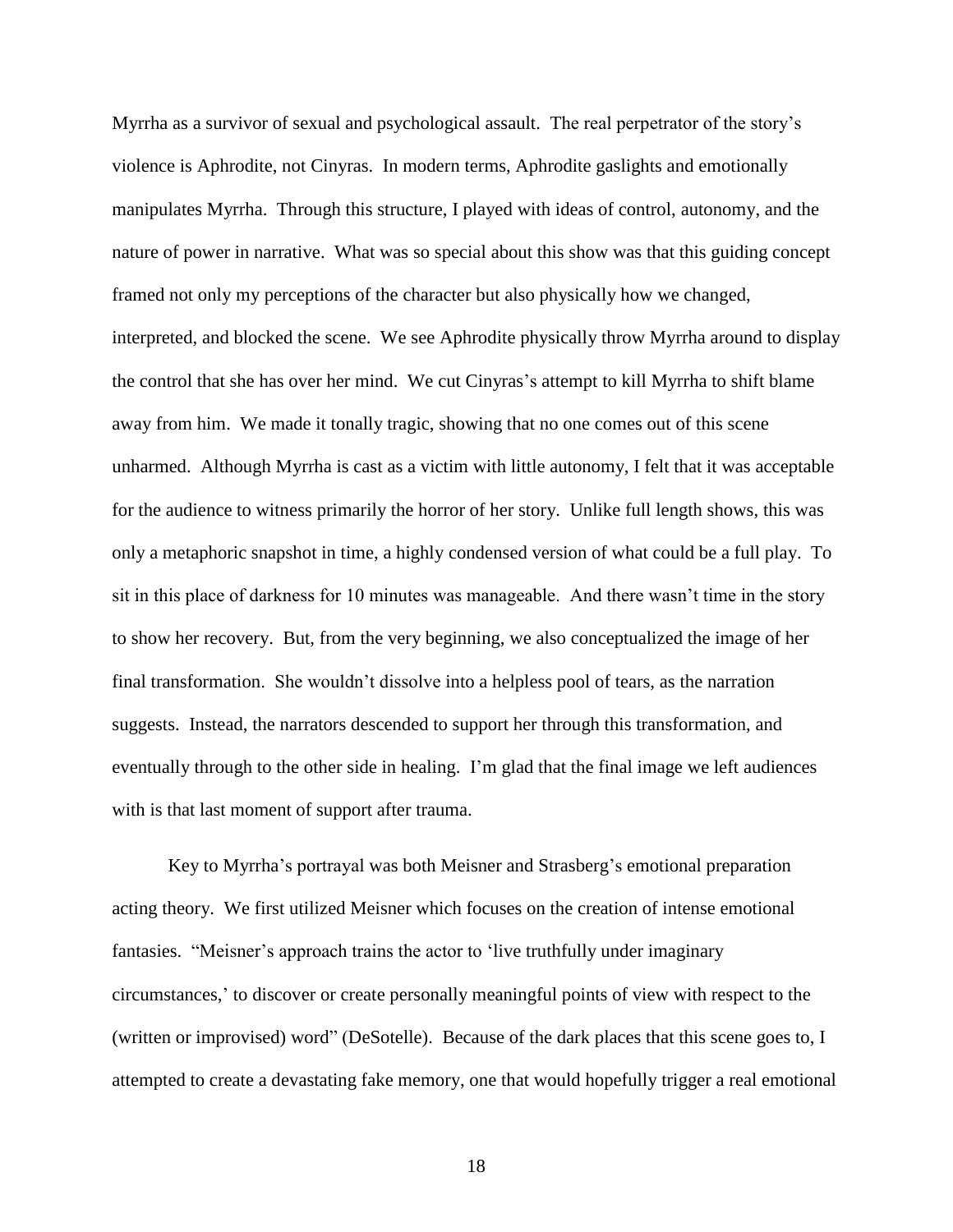response without being based from real memory. Using real memories can be damaging to the actor's mental health. I tried this method of accessing intense emotions for most of the rehearsal process but did not feel like I was making progress. When Meisner didn't produce as intense of a reaction as I needed we switched gears into Strasberg. His method asks actors to live "within the fiction of the story as if it were true and happening now … [it] trains actors to use their imagination, senses, and emotions to conceive of characters with unique and original behavior, creating performances grounded in the human truth of the moment" (The Lee Strasberg Theatre & Film Institute). As I had already been living in Myrrha's head for so long that I was tapped into the emotions that her scene created in me. I found this method to be much more successful. I utilized mantras personal mantras, music, and intense focus to access Myrrha's emotions.

The role of Hunger was a wonderful compliment to Myrrha because it contrasted the emotional work required for Myrrha. Hunger is all about the physical realm and I took great joy in playing this character. In the story of Erysichthon, Hunger is a dark, primordial entity that commanded by the goddess Ceres to torment Erysichthon with an insatiable appetite. His hunger grows so great that Erysichthon eventually consumes himself. The thing that guided my conceptualization of the character was the costume design. From the first rehearsal in working on the character, I learned that my costume would be a skintight black catsuit with a black lace mask. Knowing that I would be like a living shadow, a nightmare onstage, shaped how I created this character. I didn't think of Hunger as a hollow and decaying being, like the narration suggests, but more like a hallucination. The sensation of hunger is a base feeling that everyone intrinsically understands. The idea of being consumed by hunger, unable to make the gnawing feeling leave, would make anyone scared. On top of this internal body fear, imagine a horrific shadow creeping into your bedroom while you slept to curse you with these amplified feelings. I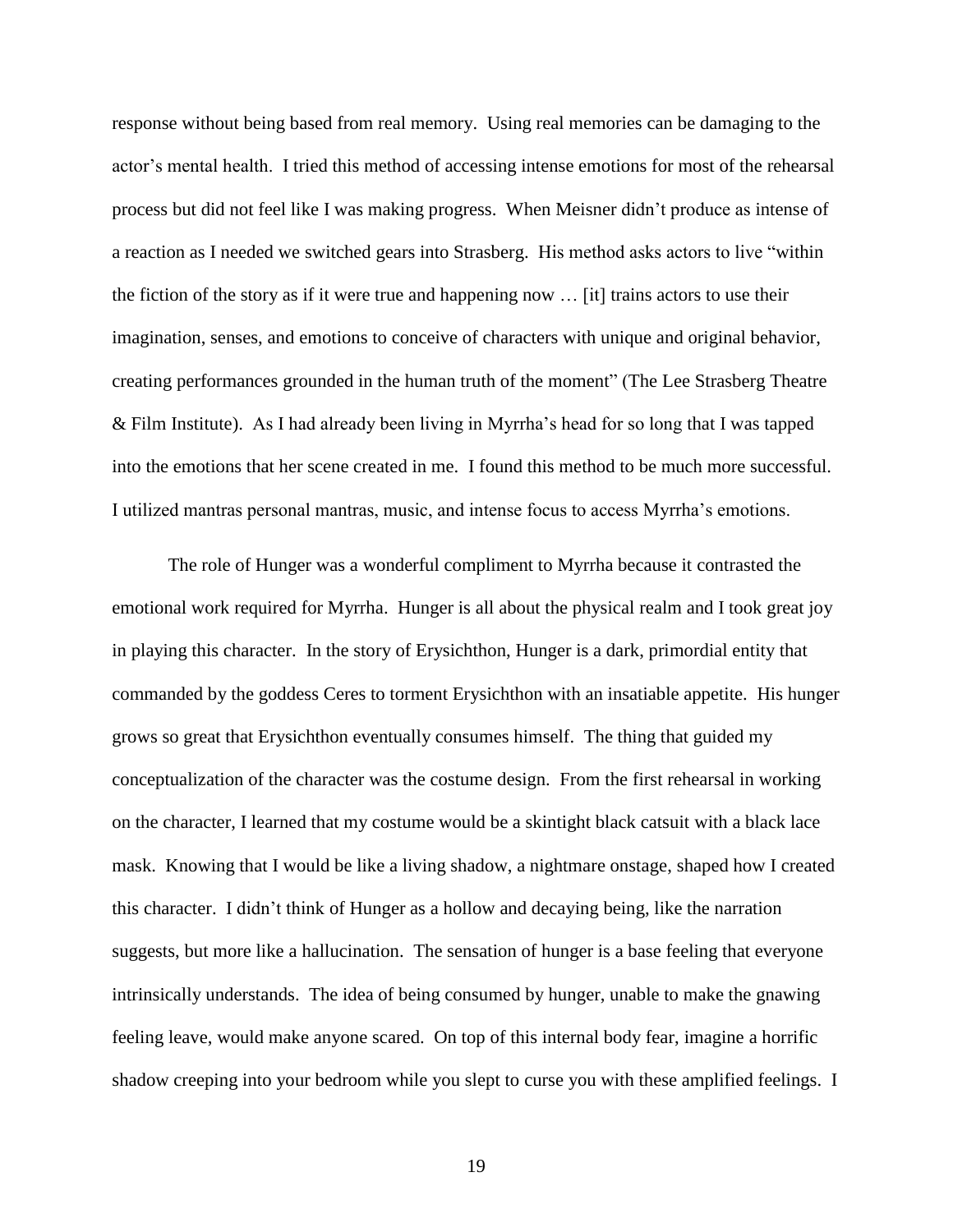think the combination of sensation and image is what makes the scene so terrifying. Physically, Hunger had several consistent characteristics. I made her movements jerky and twitchy to suggest panic and a lack of control. Hunger moved with varying speed to be unpredictable, like a crouched animal. Her movement could become fluid when it needed to be but was mostly bizarre, primordial, and uncontrolled. Hunger's stayed crouched most of the time but her erect walk was inspired by several sources including Butoh dance from Japan. The walk was also drawing from various horror characters including zombies, Frankenstein, and Samara from *The Ring*.

I especially enjoyed portraying my final character, Zeus in Baucis and Philemon's story. After the intensity of Myrrha, it was an incredible catharsis to step into the powerful role of Zeus. In terms of my arc as an actor through the play, Zeus contrasted Myrrha. With Myrrha I am at my most distraught and out of control. With Zeus, I reclaimed strength and power through divinity. I was incredibly calm, controlled, and still as Zeus to directly contrast Myrrha's fraught and panicked movements. Zeus was also a site of reclamation in terms of narrative. Zeus is the most notorious womanizer in mythology. To have the chance to bring that raw strength into a female space was incredibly fulfilling. I gave her a feminine, maternal energy as she brought her son Hermes down from Olympus to interact with real people. Disguised as beggars, they were turned away from hundreds of doors until an elderly couple, Baucis and Philemon, treated them with great kindness. The two gods revealed themselves and granted Baucis and Philemon's greatest request. The elderly couple died at the same moment, transforming into intertwined trees. The imagery of the tree was especially powerful considering that Myrrha metamorphoses into the first myrrh tree in some stories.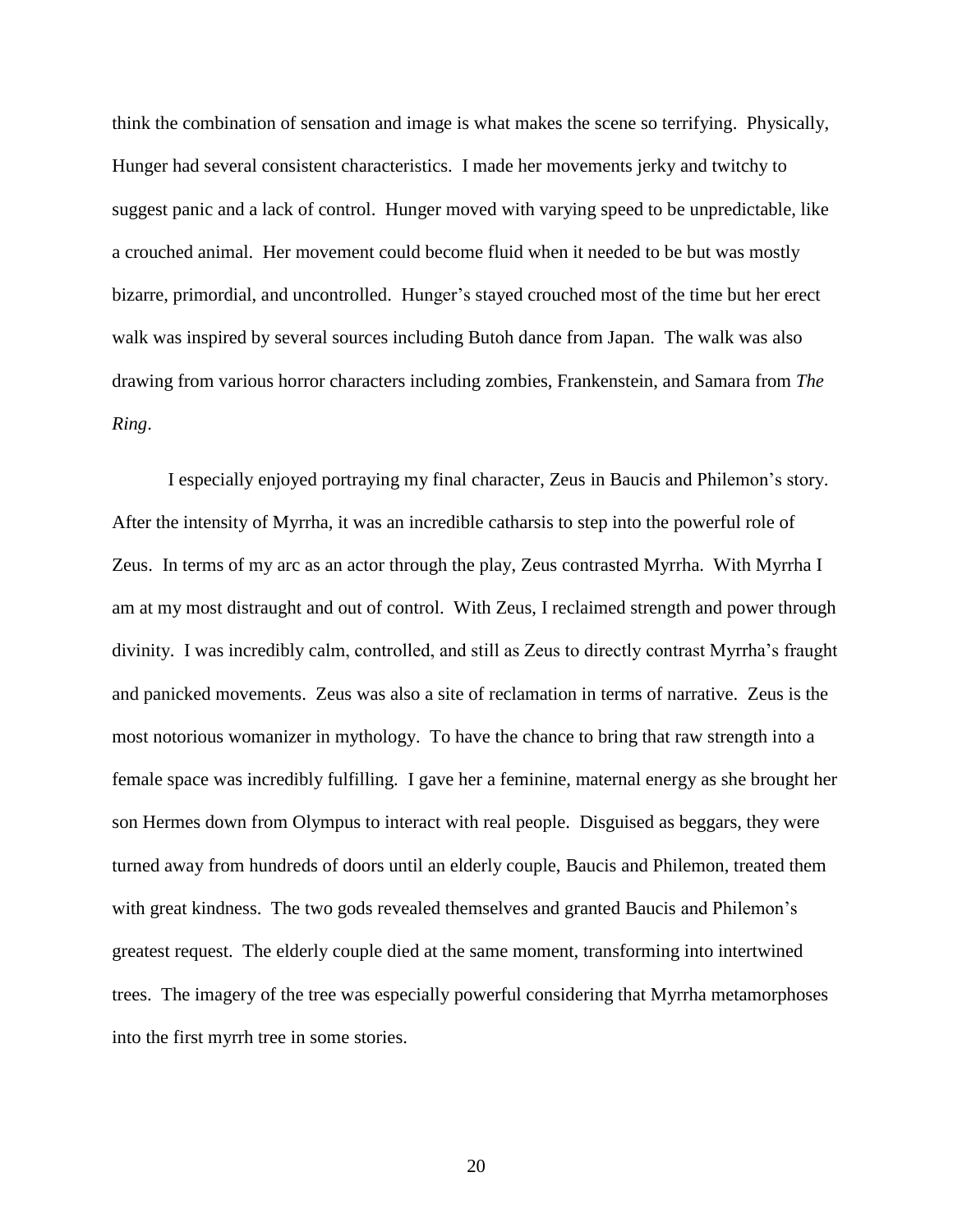Collectively this was an emotionally fulfilling and exhausting experience. I grew as an actress through these characters and enjoyed portraying them in tandem.

# **WORKS CITED**

<span id="page-21-0"></span>DeSotelle, John. "Stanford Meisner Technique." *About the Meisner Acting Technique - Sanford Meisner*, 2012, [www.desotellestudio.com/sanford-meisner-technique.html.](http://www.desotellestudio.com/sanford-meisner-technique.html)

"What Is Method Acting?" *The Lee Strasberg Theatre & Film Institute*, 2018,

[www.newyork.methodactingstrasberg.com/what-is-method-acting/.](http://www.newyork.methodactingstrasberg.com/what-is-method-acting/)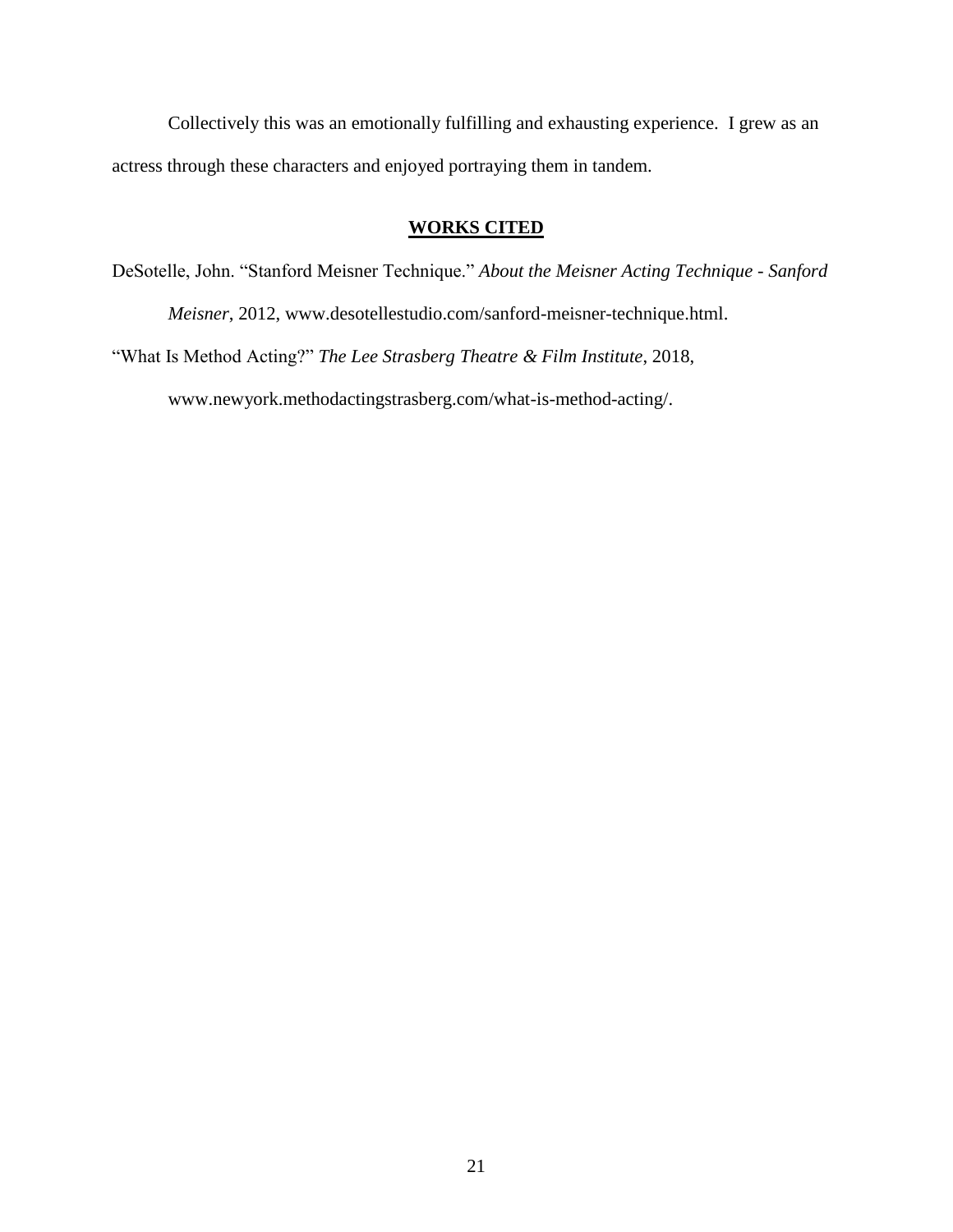# **REHEARSAL JOURNAL**

# **1/30**

<span id="page-22-0"></span>Today was the first time that we got to work on Hunger. I have been really excited to approach this character since I learned that it was a possibility that I could also be playing her. I think just the idea of Hunger being paired with Myrrha is appealing since there are some thematic connections between the two. The idea of an emotion taking total control over someone. To be taken over by a feeling and to also play a character who represents that feeling is interesting. Today we did the basic blocking for the scene. I essentially crawl up from hell and get to make an arc across the whole stage to reach the sleeping Erysichthon. I have just been crawling for the moment, but I want to figure out if there is something I can devise for this scene. Anais suggested looking at Butoh dance from Japan. Then I worked independently with Alex to devise what the movements of Hunger and Erysichthon would look like. I haven't worked with Alex before, so it was a little awkward at first being in such intimate contact. He is a nice guy, so I think it will get more comfortable as we work together. I am wrapped around his back the whole time, whether it is on the ground or he is carrying me. We came up with a four-armed feeding motion. It gets more frantic and then he resists until I force him back into that pattern. I liked being able to play with the power dynamics of the scene. My ideas for Hunger are further influenced by the design of my costume, which I learned more about today. I am going to be in a full black bodysuit, head to toe, with a lace mask covering my head. So excited!

# **1/31**

Today we worked with the beginning and ending of the play. First, we went into the Allen to create the entrance moment. It was originally devised in our auditions, so we had the basic framework from which to work from. It is highly symbolic and more than anything, simple. I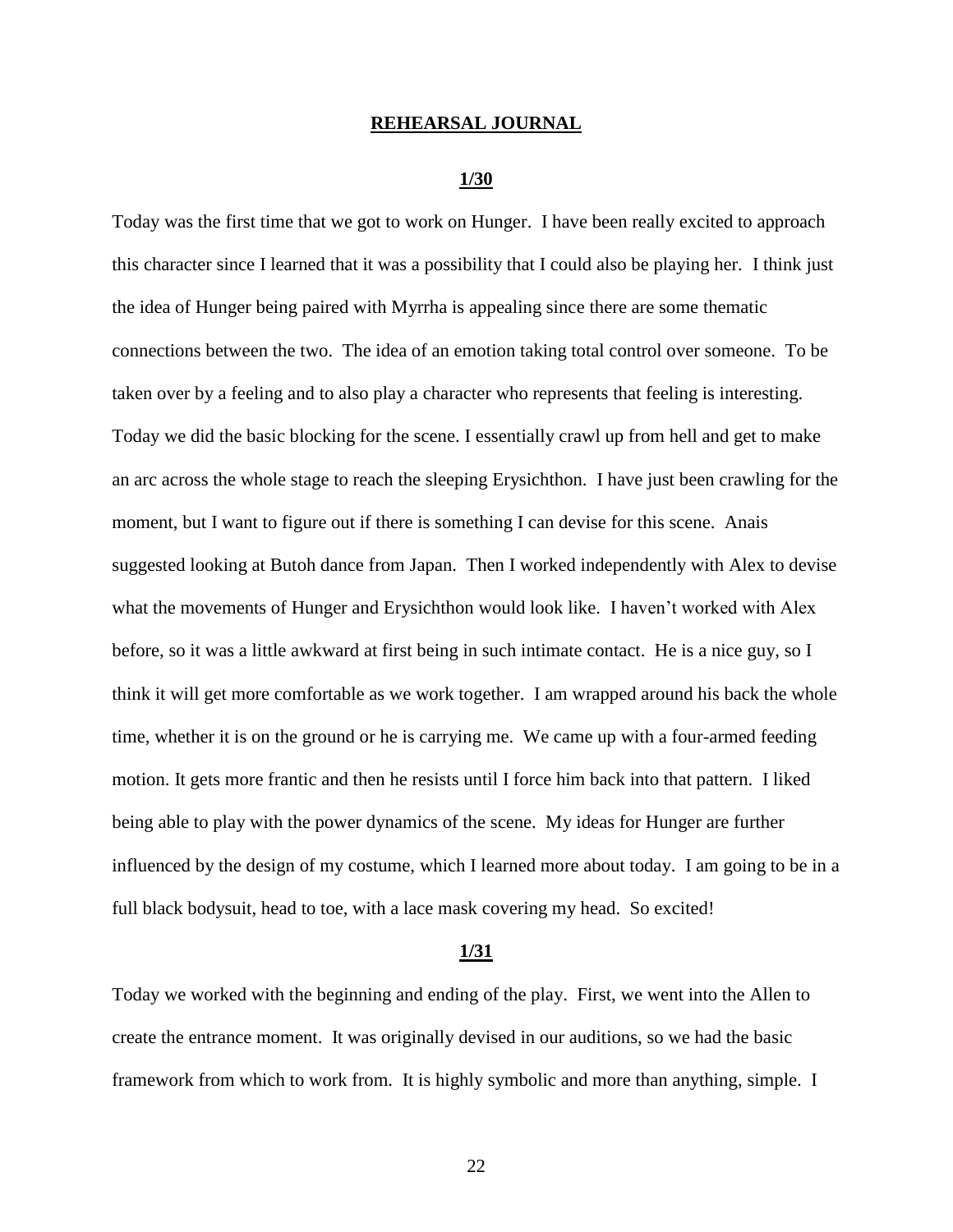think what I appreciate the most is that it is about bodies and how they move through space. It's not trying to show anything too literally. We also created the whole ending sequence through Baucis and Philemon. I got to play Zeus for the first time today which I am also so excited about. To cast the powerhouse of the gods as a woman is something unique and different. But it is also thematically interesting considering the dalliances of Zeus in classical mythology. We made a lot of cuts to the text as we went through this scene. It's something I appreciate since I already have problems with how many characters are portrayed in the show. Some directors believe that the text is sacred and that every word is placed there for a reason. I am happy that at least with this we're not doing that.

# **2/1**

Today was the first time that I got to work on Myrrha. We began with the opening monologue and Jessie sent Maya and I off into another room to work on establishing a movement. We are running headlong with the idea of control and possession, so it makes sense for Maya to be controlling me as Aphrodite in some way. At first, we were just playing around with a kind of force movement where she had me in an invisible grip. We structured her opening monologue so that she was pressing me from standing down to the floor. Then during my monologue, she threw my body from side to side to indicate a change in emotion. It was fun working with Maya because I had not worked with her much before and she had great ideas. We then brought what we had back into the space and showed Jessie the opening sequence. The movement during Aphrodite's monologue stayed the same as we created it, but we changed the monologue's movement. Instead of a side to side we made it a vertical movement where Aphrodite was picking me up and dropping me to the floor to release me. I liked that it was such a dramatic and violent shift between the personas. Today's rehearsal was great because it feels amazing to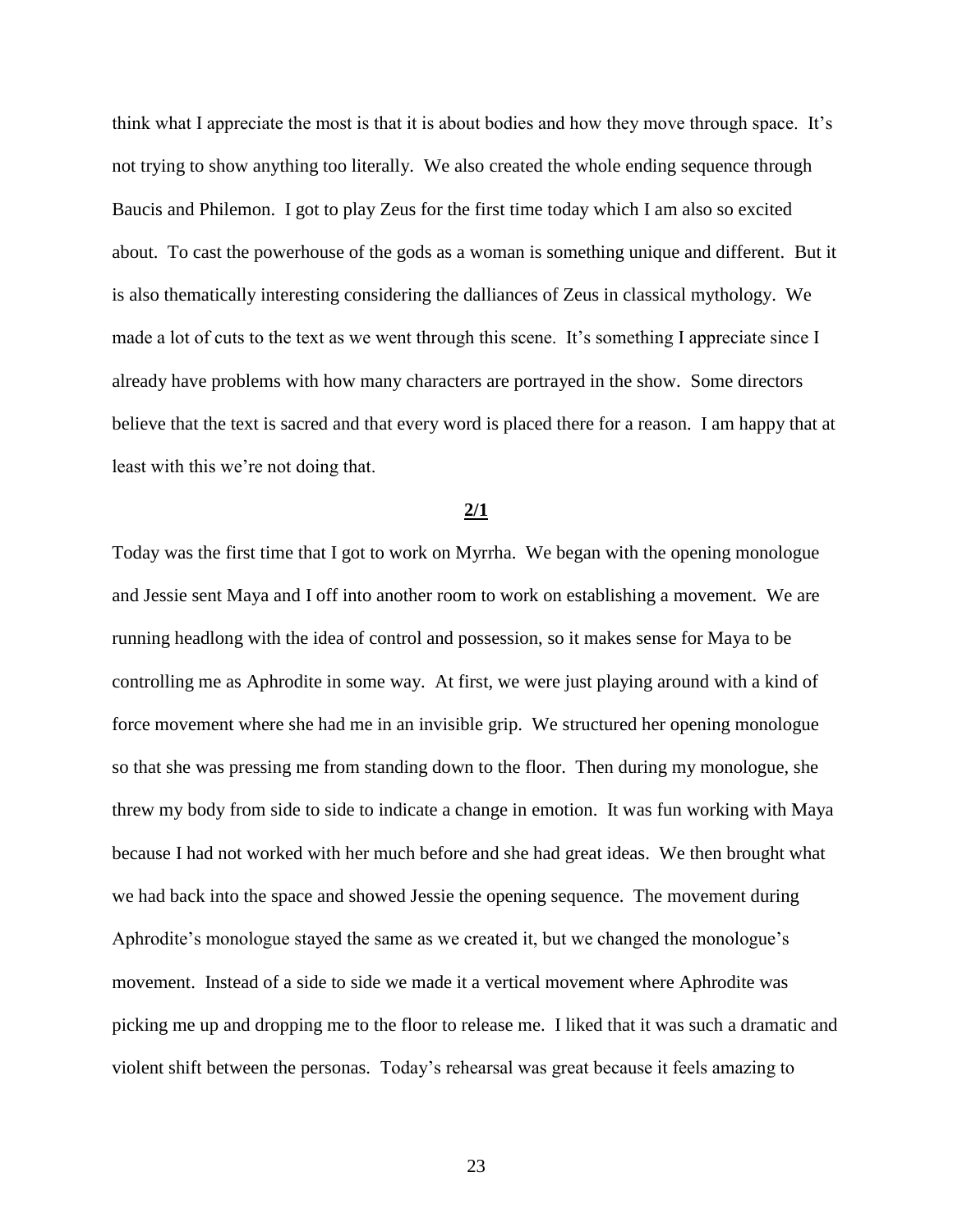finally be diving into this character I have had in my head for so long. It is great to not only start working on her myself but shape what she will look like with others.

# **2/4**

It was a long rehearsal and the first time that we got to tackle Myrrha as a full group. We blocked almost the full scene with everyone in the room. There are a lot of people involved in this one from the narrators, characters in the scene, and Pomona/Vertumnus who are watching. What was amazing about this rehearsal was that it was an extremely democratic process. We tried multiple versions of the blocking and movements. We also talked about thematically what we wanted to emphasize in our telling of Myrrha. The first things that we did was cut a lot of the humor that had been written into the script. Mostly we just changed the tone of lines for example, the humor at Aphrodite dropping the noose when Myrrha decides upon suicide. But other things we completely cut. Lines between the Cousin (formerly Nurse) and Cinyras were cut because of the cringe factor when he turns into a creepy pervy father. The biggest change that we made in the story itself was cutting Cinyras's attempts to kill Myrrha after the blindfold was removed. We blocked the full scene, but it may be changed later. I appreciated that it everyone got the chance to put input into what is a very difficult scene for everyone. It makes it feel like we all have a personal stake and ownership of what this ultimately ends up being. We also reviewed Zeus and the blocking at the end of the show.

# **2/5**

Long day today. We worked on the blocking for Ceyx and Alcyone. I am a sailor in the scene, so I come in briefly and then quickly die. We began the initial blocking and worked on the stage combat elements. It was a lot of fun working with Ally on this scene because she kills me as one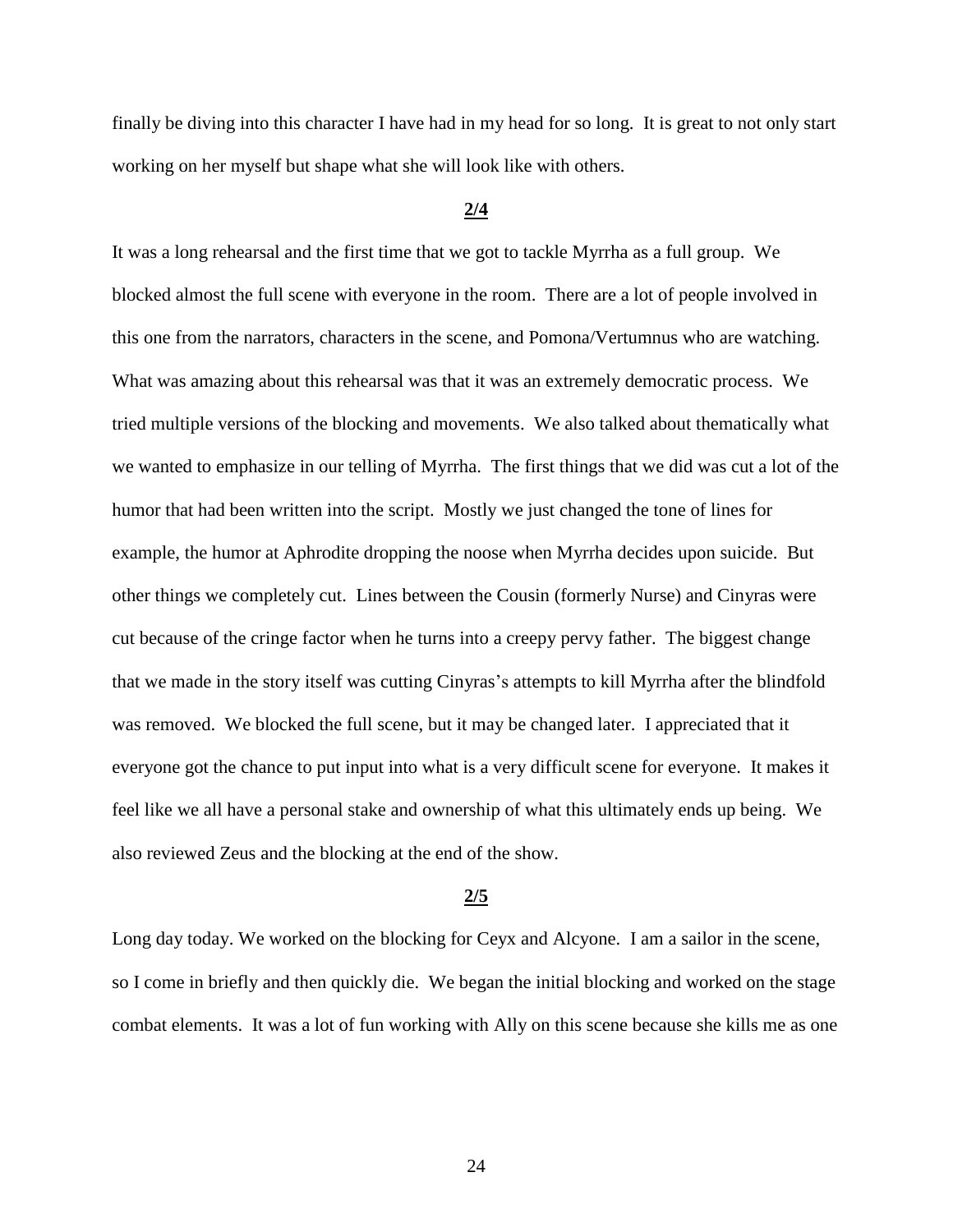of Poseidon's henchmen. We sketched out the rough blocking for this scene and then ran through Erysichthon to prepare for the stumble through tomorrow.

# **2/6**

I can't believe that we are already doing a stumble through! It feels like we have learned this blocking super-fast and somehow, we are ready to put it together. It's not a long show so it makes sense that we would be able to run the full thing. It was not perfect in terms of the finer details, but we got through the whole show. Roei and I were called in early to work on a movement sequence for Myrrha because we needed something more specific to convey the horrible act that takes place. We also worked Erysichthon and the beginning to refine the blocking before the run. We didn't really stop but it wasn't perfect. Still I'm proud of the work that we have done collectively as a cast. It was also nice to watch other scenes and see the shape of the show come together.

# **2/7**

Today was a big day for the Erysichthon scene because we really worked to get the scene moving and work on the blocking. Instead of having me on Alex's back through the whole scene, I beckon him more and we crawl after each other. It is simpler and cleaner because it requires a lot of effort for Alex to lift me and although he can do it, the movement is not clean and consistent across runs. I think it will work just fine and still looks good. We worked on the hand movements and getting the pacing up as well as figuring out when we wanted to speed up and slow down. I feel good about this scene.

# **2/8**

Ok so confession. Before rehearsal today I had the 100 days party for seniors at Scripps to celebrate 100 days of school left. So before coming into the theater I had just had a big dinner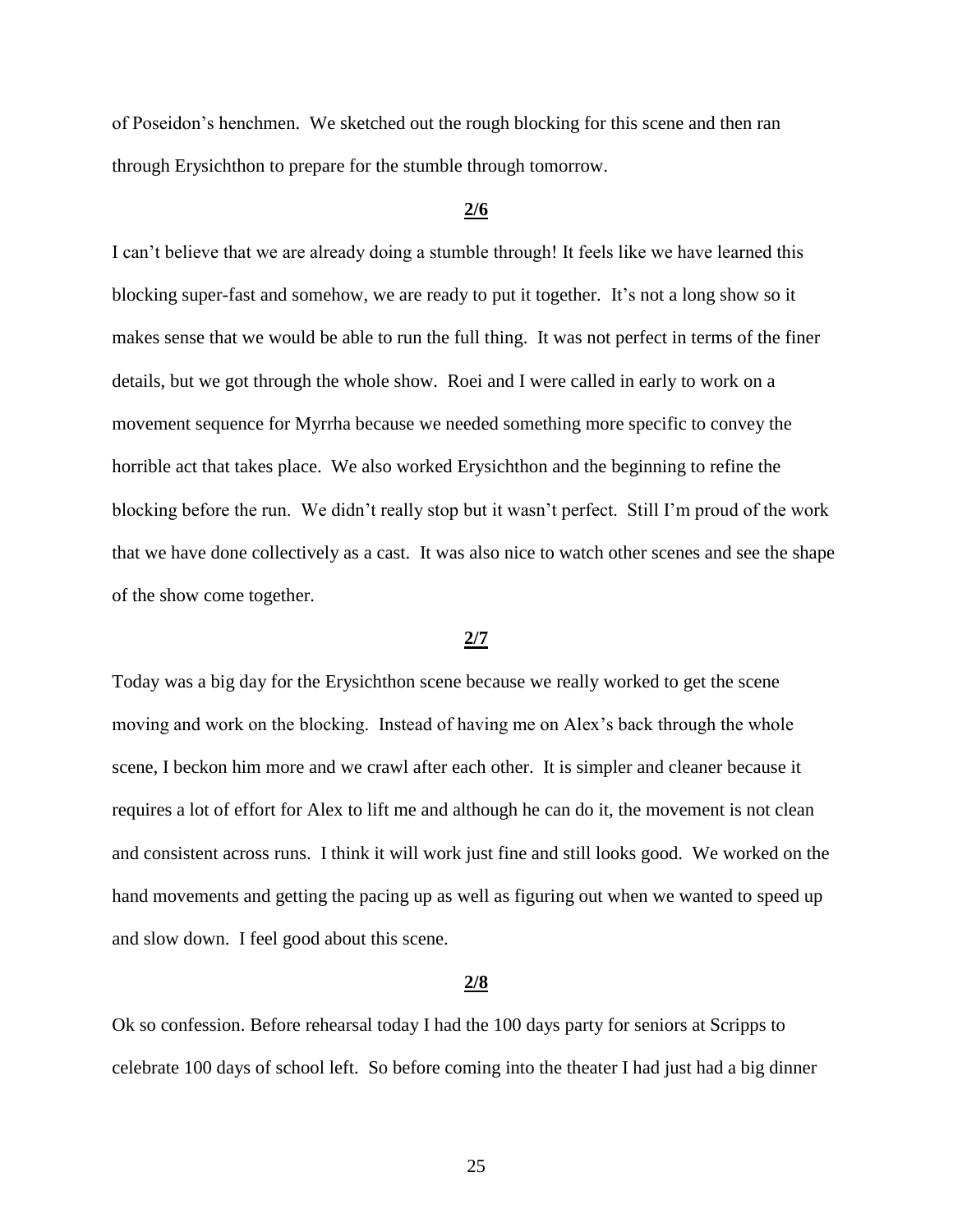with my friends and the wine was certainly flowing. But nonetheless I, being a good theater student, still came to rehearsal in my party dress, changed, and got to work. Today we worked the Alcyone and Ceyx scene but specifically the stage combat portion where the sailors battle the henchmen and Poseidon takes down Ceyx. So, coming to this rehearsal with wine in me was FUN.

# **2/11**

Today was a big day for Myrrha as we are working through ironing out the kinks Myrrha's scene after the stumble through. I worked with Maya and Yan Ru each for a little while refining the blocking and the connection to each other in the scene. We then spend the end of rehearsal running the full scene with everyone there. We made the movement sequence more elaborate with Roei.

# **2/15**

Today was a more formal run through incorporating the notes and changes of the last few days. It is still by no means a perfectly formed piece but at least the framework is coming together. I am super happy that everyone in the cast is very dedicated to making this happen. I couldn't ask for a better support system.

#### **2/17**

We did another run through again today and one thing that really stuck with me was what Jessie said at the beginning of the run. She told us to appreciate the time that we have left with one another because we will be opening this up to the world soon. A sobering thought but a reality that is fast approaching. I am certainly not ready to yet but am excited for when the time comes.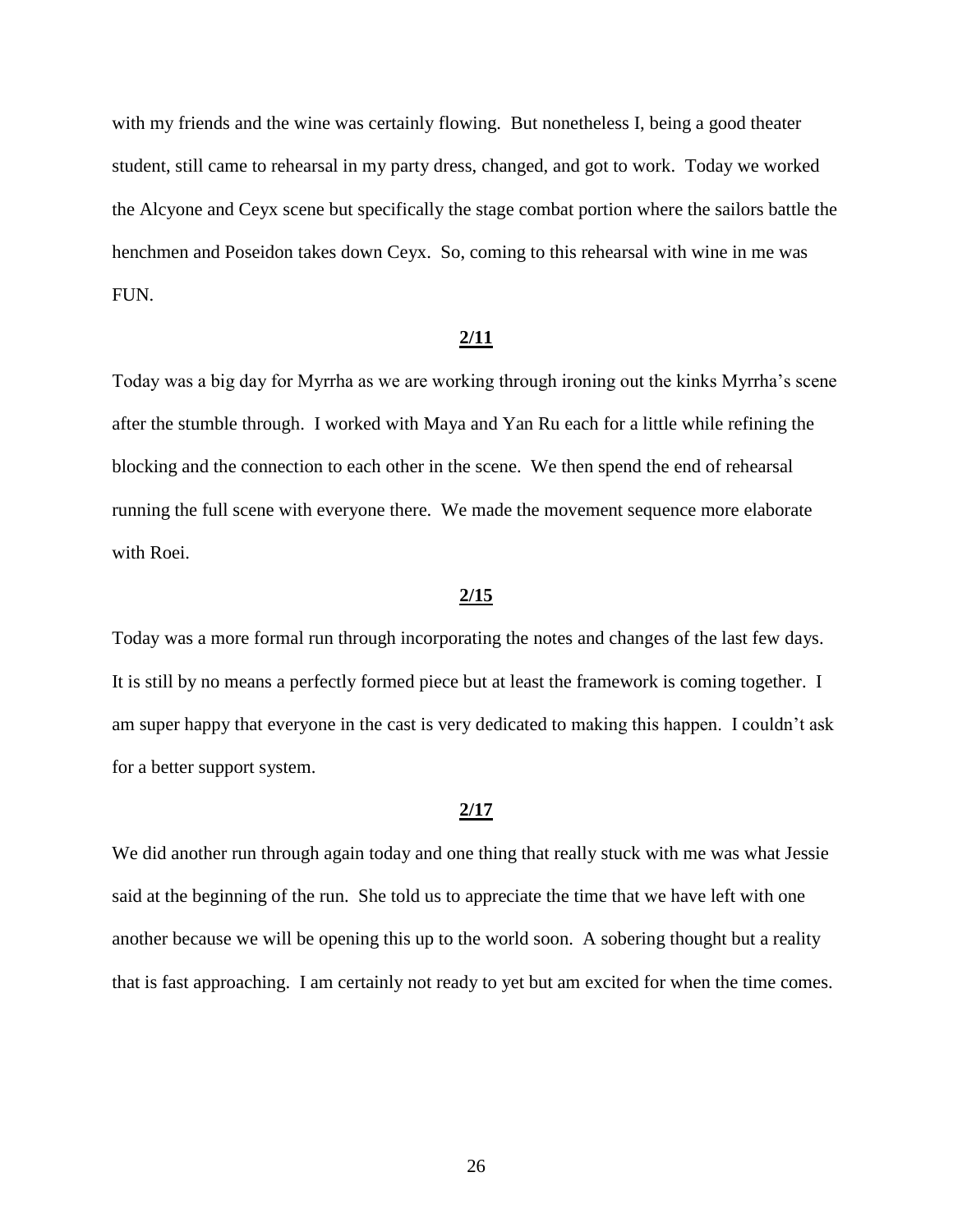### **2/19**

It was a very long rehearsal today because we are cleaning and running through every scene to perfect movements. It's hard sometimes to wait around between scenes, especially when I can't really go anywhere unlike those that can go back to their Pomona dorms. Its ok though but just means I am active and out of my room essentially all day. Had some time to rest today which was helpful. We had a little break, so I was pleased to get a chance to work on Hunger more. She's a character that I haven't had much time to spend on but really wanted to work on devising movement for. I have this wonderfully luxurious amount of time to walk around the stage and be creepy. We talked a lot about what kinds of movements are the scariest and I think it's probably going to look like a Thriller zombie. I like the idea of jagged movements while she is walking. I don't know if I exactly figured out what I want to do with her in the space, but it was certainly good to get the movements in. We also got a chance to work on Myrrha at the end of the night and I think I am starting to feel her more but it's hard to tell. It sort of feels like I am making progress on her but at the same time I can't exactly quantify into words what progress I am exactly making.

### **2/20**

Today was fantastic because I only had an hour of rehearsal! It was great to spend some time with friends and relax a little bit. I also got a chance to go to yoga, something I haven't been able to do for a while. It ended up being really helpful during rehearsal because I felt very limber and flexible. We ran Erysichthon for an hour, but it was helpful to cement the work that we had done yesterday on Hunger. I felt so much more in control of my body and able to isolate individual parts. This heightened the zombie like walk that we established yesterday for the character. I'm really happy about where Hunger is going and it's the most fun character to play.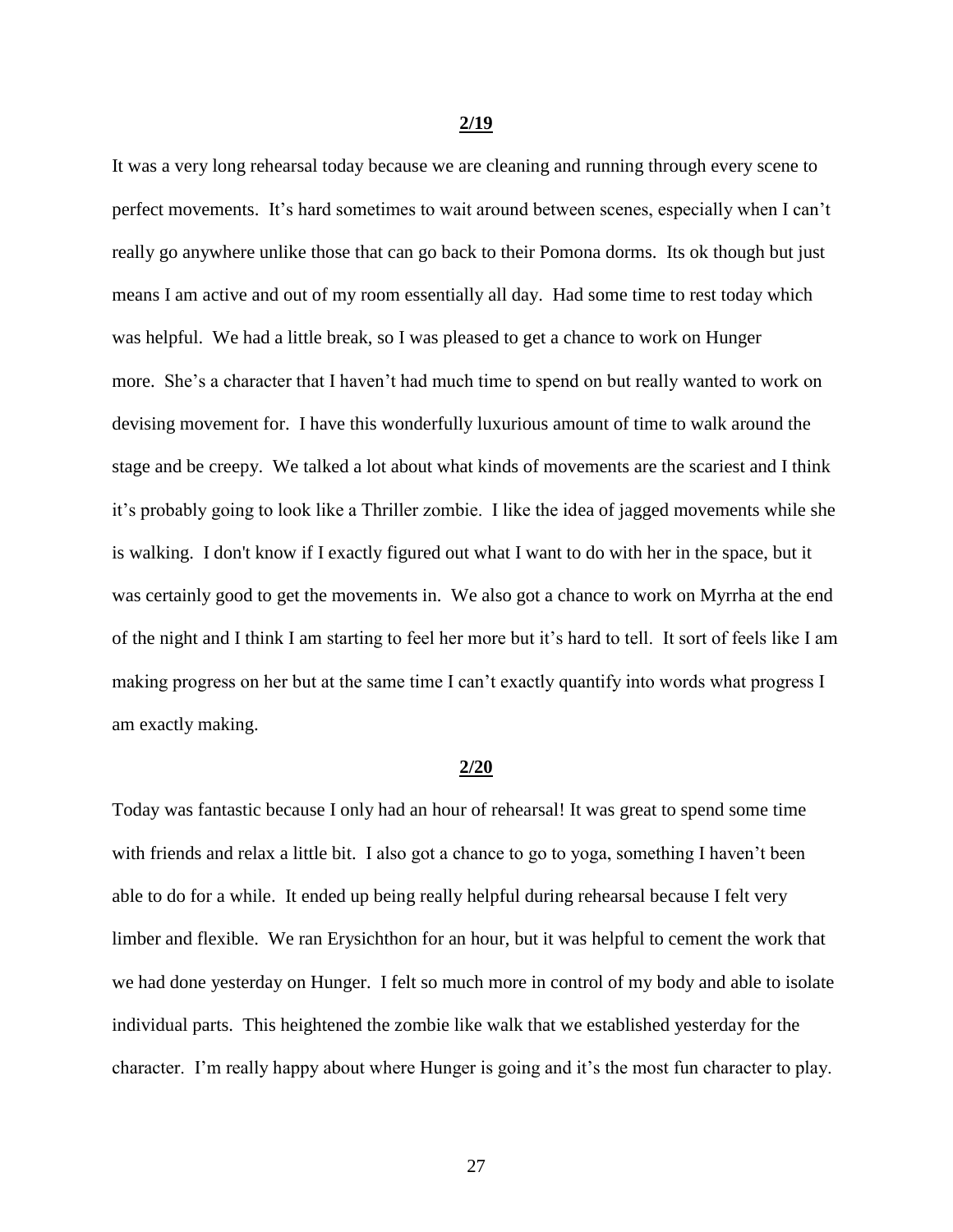I like that my characters in the show balance my experience of being in Meta. Hunger is a very physical character while Myrrha is very cerebral. Zeus is just fun to play because she's so regal and who wouldn't want to do a stage fight in the water as a Sailor.

### **2/21**

Today ran through almost all the scenes in the play in the Large Studio because they are installing the pool in the theater. So exciting! We ran every scene that I am in, adding and editing sound cues within the pieces. It's certainly nice to get sound teched in before having to deal with costumes and lighting. I must admit I was a little frustrated tonight just because four hours of rehearsal is a lot for anyone and, although we were productive, I was getting worn out. It was a lot of sitting around this evening and then working pretty hard when we were on stage. It's been a very full week of rehearsals as this is already our fifth rehearsal this week. I'm glad that we have the time to refine our work but it's still long days. I guess I'm getting a little frustrated with Myrrha because I feel somewhat stagnant in my progress with her. I am doing the emotional prep work, but I don't feel as if I have cracked it yet. I haven't found the fantasy that is going to set a very emotional reaction off. I really want this performance to be good. It's my swan song in a way.

### **2/22**

WOWOWOW! Exciting Day! We have water in the space for the first time! It's so exciting and awesome to see the full effect of having water in the pool. I think people are really going to be awed by this show. However, today was not the best day for us as actors. The water is safely in the space now, but it is not heated yet, so it was absolutely freezing. At first, I thought it was going to be rough, but we would just deal with it. However, when I needed to be fully submerged in it, I realized what an impediment it would be. It was so cold that my body kept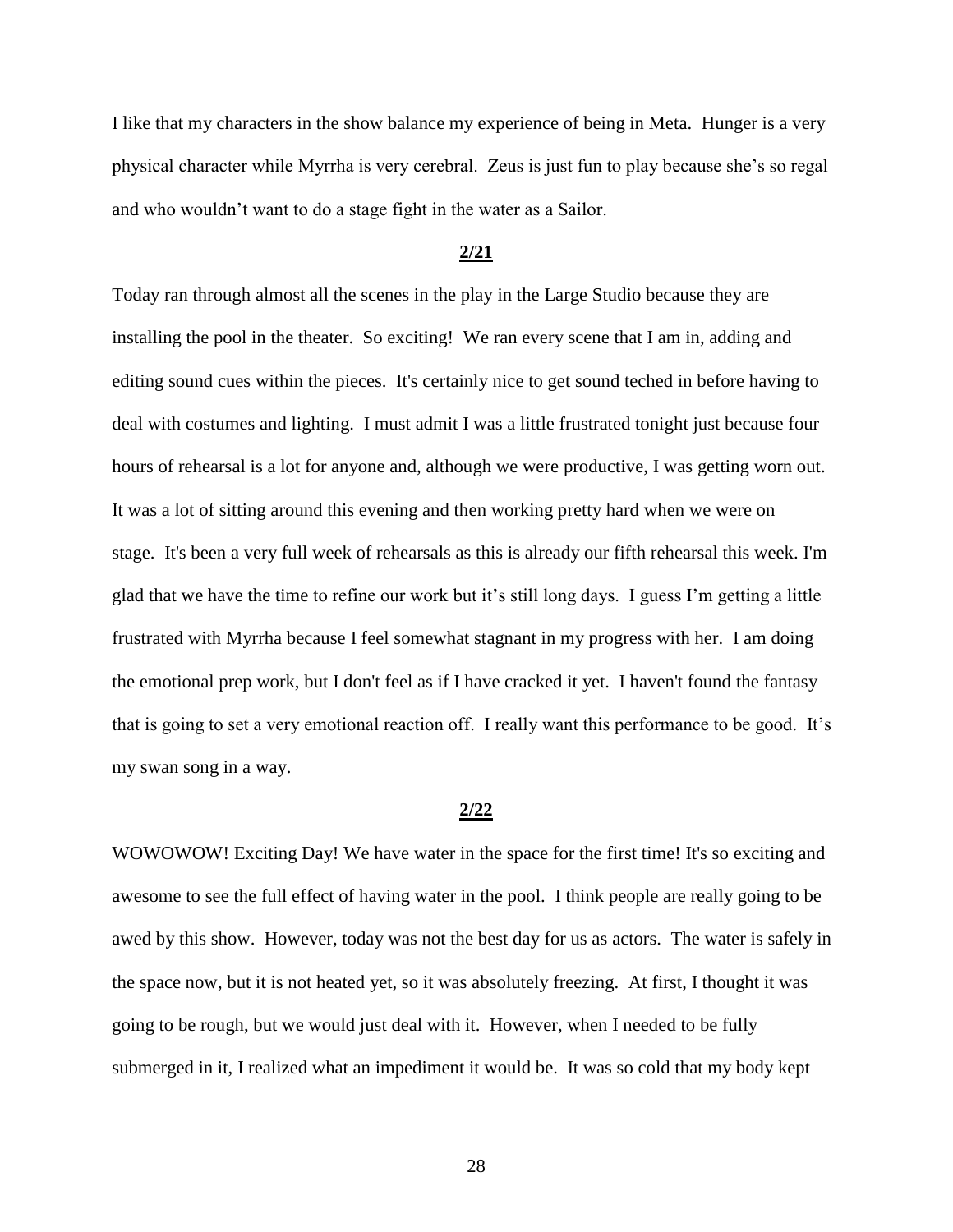instinctually trying to protect itself by recoiling. It was almost impossible to stay in the water for any length of time. Eventually I just really needed to say something because it was getting dangerous to work in the freezing water despite the towels that we had all around. I really did not want to run Erysichthon or Myrrha because of how submerged I would need to be for those scenes. I really don't want to go back into the pool until the heating system is installed. Today I also got a costume fitting, trying on a few more of my outfits. I was so excited and relieved that the catsuit for Hunger came! It fit like a glove and was exactly what I imagined for the character. We also played with the costume for Zeus, trying on accessories. I was also fitted for my sailor costume.

# **2/25**

We did another run through today and I think it's really starting to come together! It was nice to have the weekend to rest because we are really going at it with intense long rehearsals. Working in the cold water is tough as I have to get so wet during the show. I am still not capable of doing all my movements. I still feel a little stagnant with Myrrha and I got the chance to talk to Jessie about it. I think that we are going to switch tactics away from Meisner because I don't feel like I have been making progress with that method. I'm going to try Strasberg instead.

# **2/26**

The water is still cold but getting more manageable. They have been adding boiling water to try and bring the temperature up. Today Roei and I got there early to finally run the Myrrha movement and I think its going to work in the water. We also perfected the sailors walk and row with Anais and then ran Ceyx and Alcyone in the water. Did another run tonight, and I think I'm starting to feel like I'm actually making progress on Myrrha. Ive been frustrated with her lately but am getting there.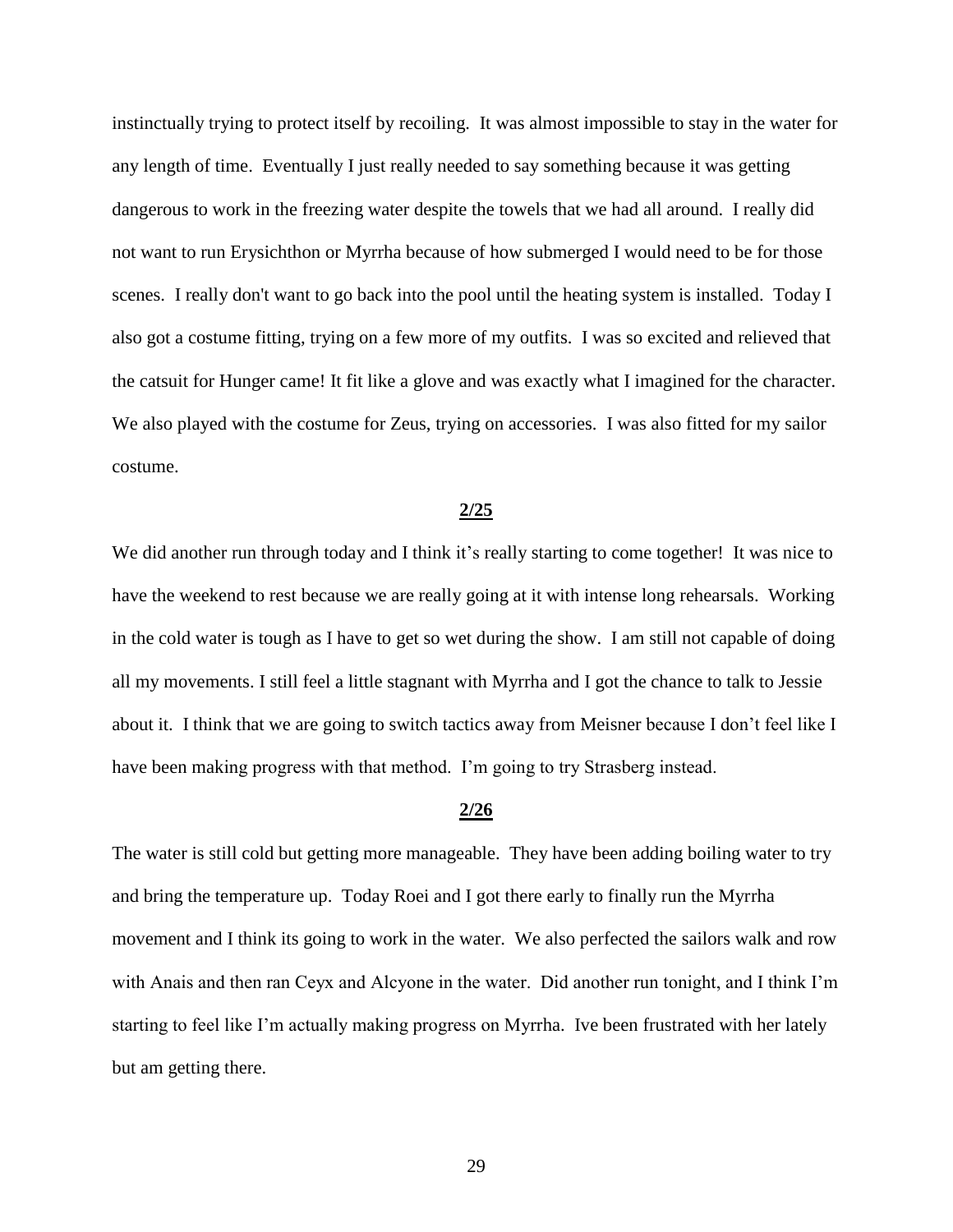### **2/27**

God tonight was a night. I really don't know how to feel about everything that has happened today. Started off the day working with Jessie on Myrrha and the emotional connection. Since we have shifted the focus of the acting method from Meisner to Strasberg we worked on shaping how I can get into the life of Myrrha to feel her world more fully. In that session I don't think I got entirely to where I wanted to go but it was helpful to get feedback. I think I just need to spent time alone working on it, but I feel like Strasberg method might be a better way into the character instead of trying to fantasize into it. Then in the evening we had the designer run of the show. Though the water is still FREEZING it is manageable and is at least not tortuous getting out of it. And, through the run, I think this is the best run that I have had in portraying Myrrha onstage. I felt good about the depth of emotion that I got to. However, when we got to the end of the run, Jessie asked my scene partners and I to come up with an alternative to Myrrha's intended suicide given all that is going on campus. And I didn't say it out loud as I probably should have but that was really tough for me. It caught me completely off guard and emotionally destabilized me to be told to change anything at this stage. I want to be sensitive to what is going on in our community, but it's hard to make these changes. I also in this moment did not appreciate the communal aspect of our devising method. I didn't want anyone but my creative team and scene partners involved in the process of making that change. I know I need to say something to Jessie, but I just don't know what to do at the time. And I did not feel comfortable objecting to the change in the space with everyone there even though making it did not feel comfortable to me.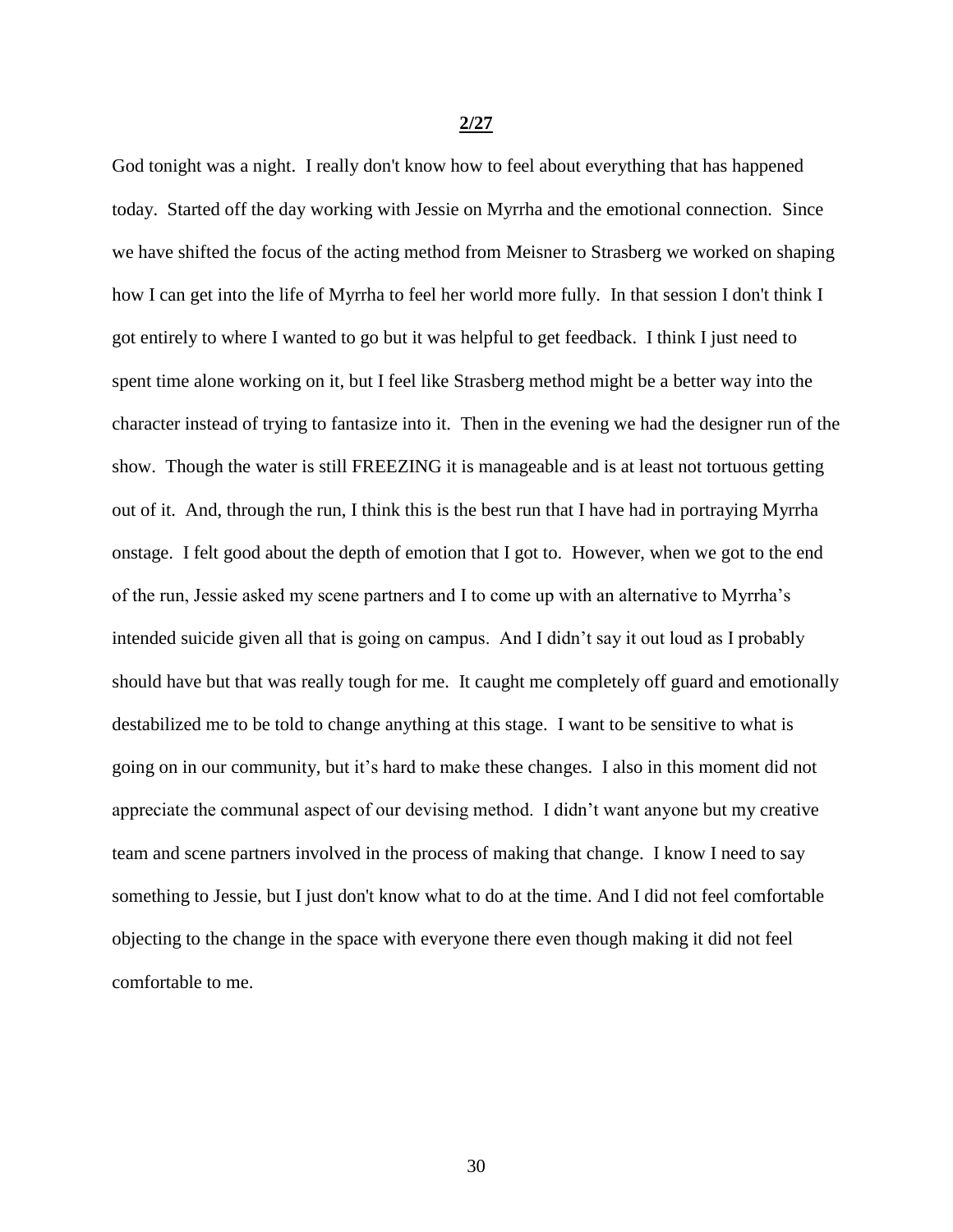# **2/28**

I'm still feeling emotionally destabilized from yesterday's change. I have been thinking about it all day and I can't compartmentalize these feelings. I'm now really realizing the full emotional extent of my investment in this character. I have been working on it almost constantly in my head for the past two months and I think I'm driving myself into an emotional hole. I am looking forward to Friday to reset.

# **3/2**

It was certainly nice to get a little bit of a break on Friday and I took that time to rest and have some fun before we got into everything. Today was the first day of tech and it was an extremely long day to say the least. I started off the day being able to talk to Jessie which was a relief after Wednesday, hadn't had a chance to catch up since. I'm glad that I was able to at least communicate that I was really thrown by the way that things were handled in changing the scene. It was a hard change to ask for and I didn't feel that we handled it in the best way in the space. It was certainly a good learning experience about knowing that there will be sometimes things you can't account for and will need to change accordingly. It's fine now and I'm not as upset about it, but it was hard to do undoubtedly. I'm worried sometimes that I've put a little too many real emotions and personal stakes into my performance and the production. I need to take a bit of a step back. Tech itself was very long. It took us several hours to tech through the first few scenes and the heater still wasn't installed so the water was very cold. It looks amazing though and I can't wait to see what this all looks like with costumes. The biggest breakthrough for me came with working with Megan Phrall in the Allen on voice work. I haven't signed up for a chance to work with her so in the downtime I'm happy that I got the opportunity. She was able to help me be even more powerful with Hunger's three lines and I learned to send my voice out instead of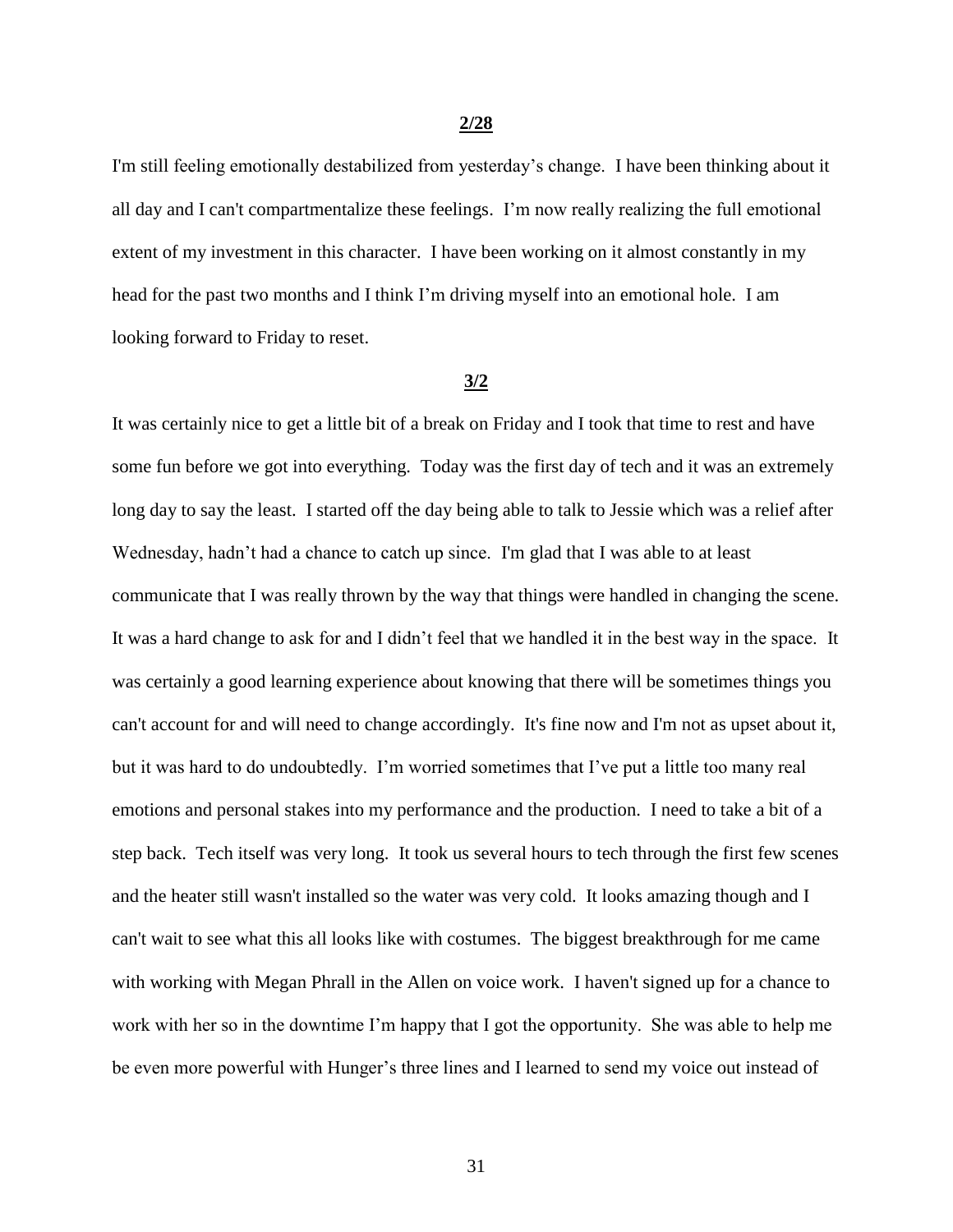hooking it back in. We also added a snake like S trail to the "Yes" lines. I also had a chance to work with Myrrha's opening monologue, something that I haven't been able to touch as much. It was amazing how, with just changes in intonation and breath, I was able to craft a more distinct personality and demeanor for the controlled parts of the monologue. I was able to get so deeply into believing and discovering the things that the alien voice was saying that I completely forgot my lines which is something that I have been working towards. It was an adjustment to do it in the Seaver, but I am confident that I can do it in that space. Another funny story was when we were teching the show, at the end it got so much faster than it had been before that I changed out of my swimsuit right before I was supposed to go onstage for Myrrha!! I ran out in real clothes and almost had to get into the water before Marissa called hold. I then ran backstage to put on my suit and we teched half of the scene before finishing the day. Totally exhausted and need to sleep before another long day tomorrow.

#### **3/3**

It's the second day of tech and today costumes were the hurtle to conquer! It is always an exciting day when we get to add costumes because it really helps complete the final transformation. My costumes did not go exactly smoothly though. We started from the top of the show and I changed into the pink ensemble dress that I had been fitted for. I've never liked that dress during fittings, but you can't always wear what you want. I quickly became confused and upset though when I realized that the other girls' ensemble dresses had been changed from shifts like mine to fitted A-line dresses. I was about to be the only person to go out in the old version of the base costumes. I'm not sure what happened but they just seemed to overlook changing my costume. It also didn't help that I really hated the pink dress I was wearing, it just wasn't a good look on me. So, I went back to Suzanne and she happened to have a tan ensemble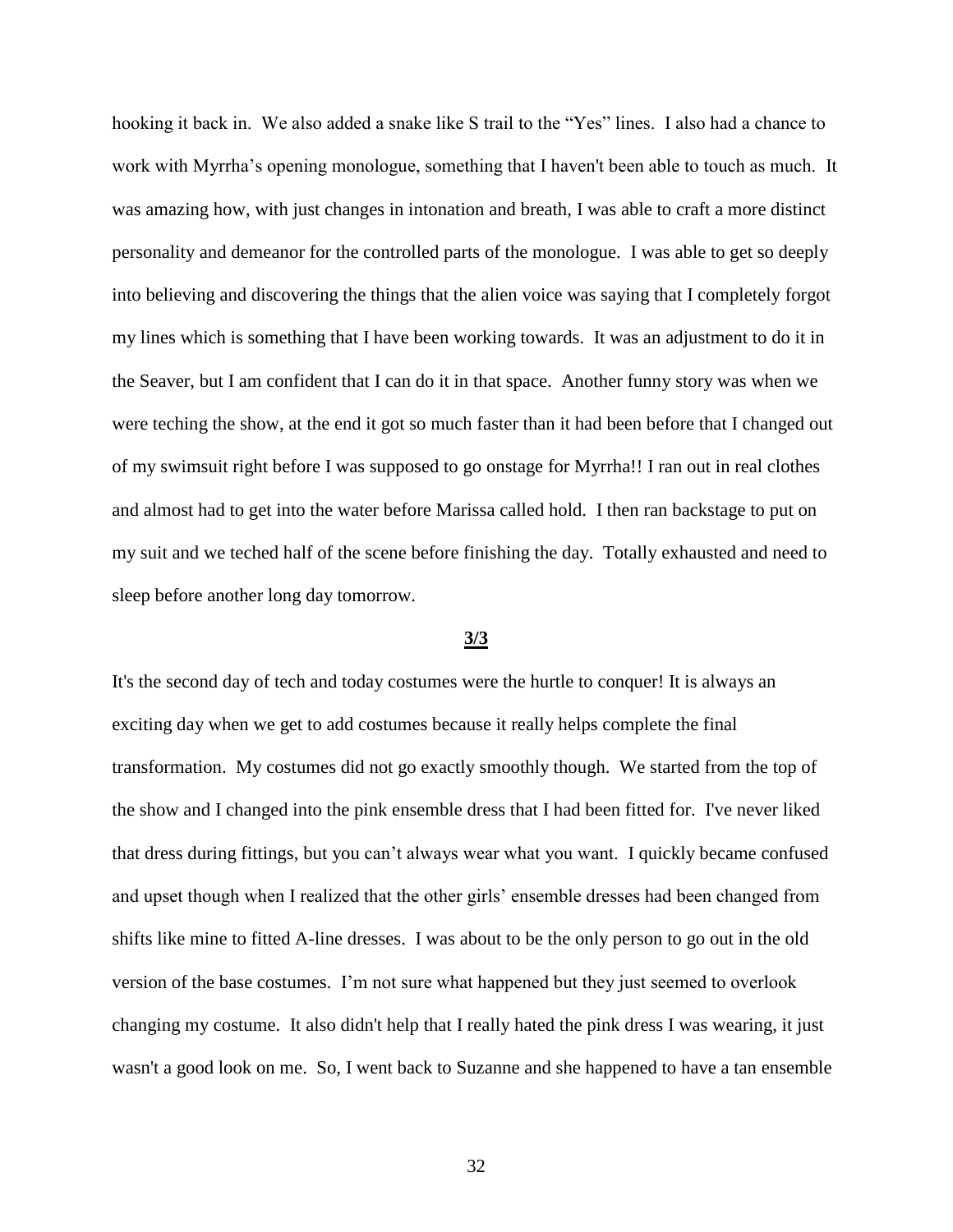dress in my size so at least it was an easy change to make. After the ensemble entrance, I wore my sailor costume of a white t-shirt and grey quick dry pants. That costume worked just fine. Then I had to change into Hunger in the voms. A little awkward since I needed to strip but I found a secluded location to make the change. And just as I expected, the costume was not as functional as I needed to be. Firstly, the mask was still just a pair of tights that I pulled over my head and the legs were still attached! They twirled around my head like sad helicopter!! The cloak also kept getting in the way and the first time I went out it fell from my body and I had to haul the soaking garment off stage. I passed it off the costume to be worked on. Then I went on as Myrrha in the tan ensemble dress for now. Finally, I went on as Zeus in the white dress and a HUGE cloak without a hood that I'm told is temporary. Emotionally, not the most powerful run as we were focused on making the costume changes happen. It was a lot to figure out as we ran the show straight through while figuring out the changes. Kudos to the costume crew for rolling with the punches. We then went back into certain scenes and adjusted the lighting. For Erysichthon, we ran the scene for at least an hour and I got a chance to try changes to Hunger's costume. We tried option two for the mask which I loved but I'm not sure if Angela will let me stay in it. Suzanne also pinned the cloak together, so it would stay but it inhibits my ability to crawl, something I will have to work around. I'm glad that at least we got out early, but it's been a long and wet day. Costumes have been a bit of a personal headache in this show, so I hope the changes are sorted soon.

# **3/4**

Today was the first full dress rehearsal with all tech elements. We added hair and makeup today. It was hilarious because the guys just got Chapstick for their makeup. The girls got a few more elements like eyeliner and lipstick but it wasn't much compared to the usual load of stage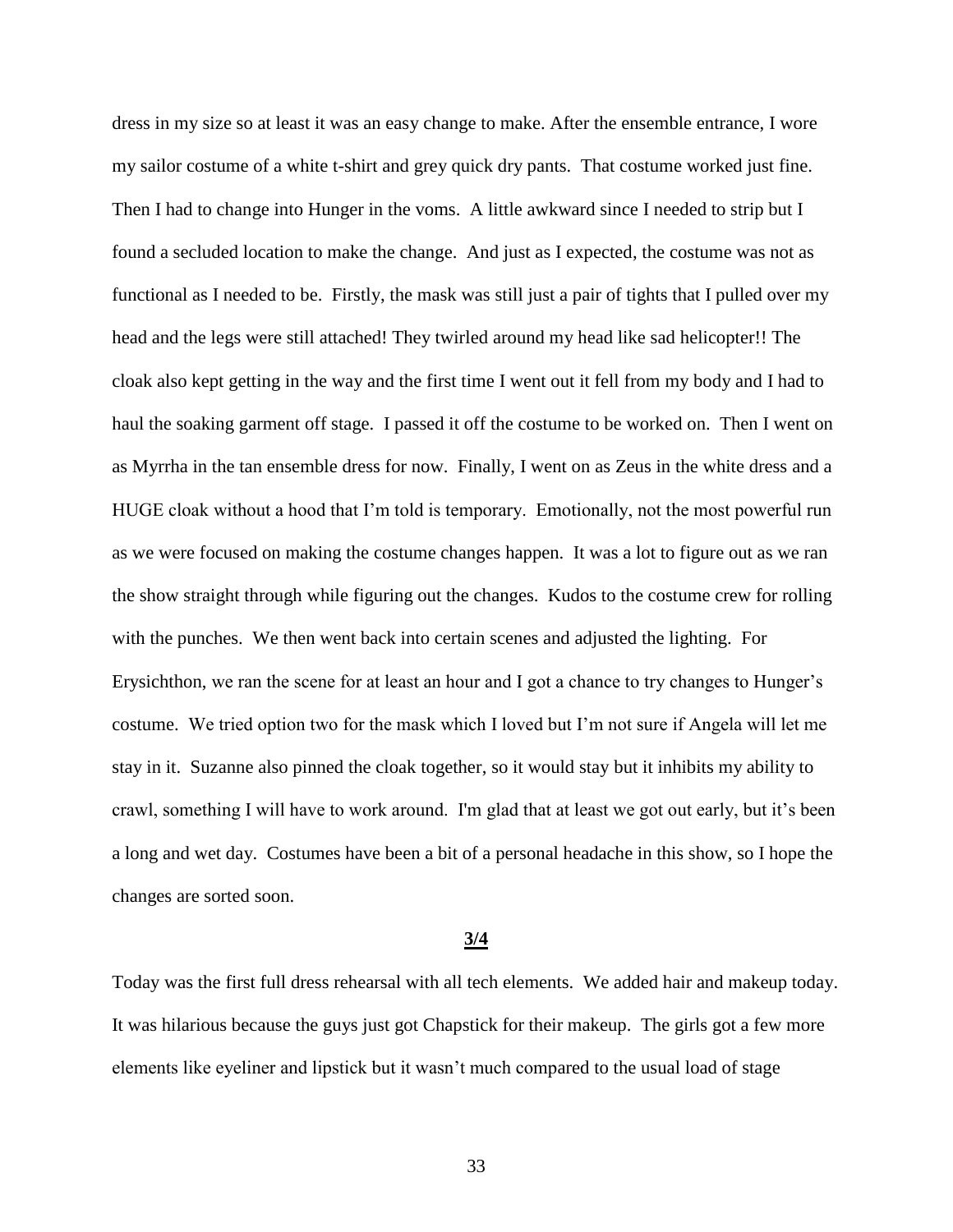makeup. We decided on a braid for my hair because we need something that will stay fairly put together through my repeated dunks in the water. We started a little late cuse fight call ran late but otherwise the dress ran smoothly. I really felt like I was able to step into my character tonight and it helped to have all elements. I think I am still working on how to get into that emotional state for Myrrha. I need to start thinking about her before Hunger because if I don't prepare then I won't have enough time between Hunger and Myrrha to slip into the right mindset. I am glad I am learning this now before going up before audiences.

# **3/5**

Disaster has struck! Luckily a solvable disaster. We arrived and started preparing for our final run before we get an audience. We were waiting to go out for fight call and then Nora comes in and tells us that there is something wrong with the pool. Word quickly spreads, and we learned that the pool was twice as chemically basic as it should have been. It was unsafe for us to get in the water. Those that had gotten in to run some scenes quickly showered. So, the directive for tonight was to run the show as best we could not in the water. I think as a cast we are very ready for tomorrow, but it is unfortunate because tonight is picture night. I worry that were not going to have good shots of the show. It was hard to get emotionally invested in the scene when I was more worried about improving blocking, but we made it through the run. I feel bad for Steve because he must figure out how to drain, refill, and reheat the pool before tomorrow's show. At least it happened now and not later.

# **3/6**

WOW. It's a very surreal feeling to get this in front of an audience. I almost forgot that this is what we have been working towards, sharing it with the world. I have been so caught up in the process over the last couple of weeks that I didn't think of what the audience is going to see and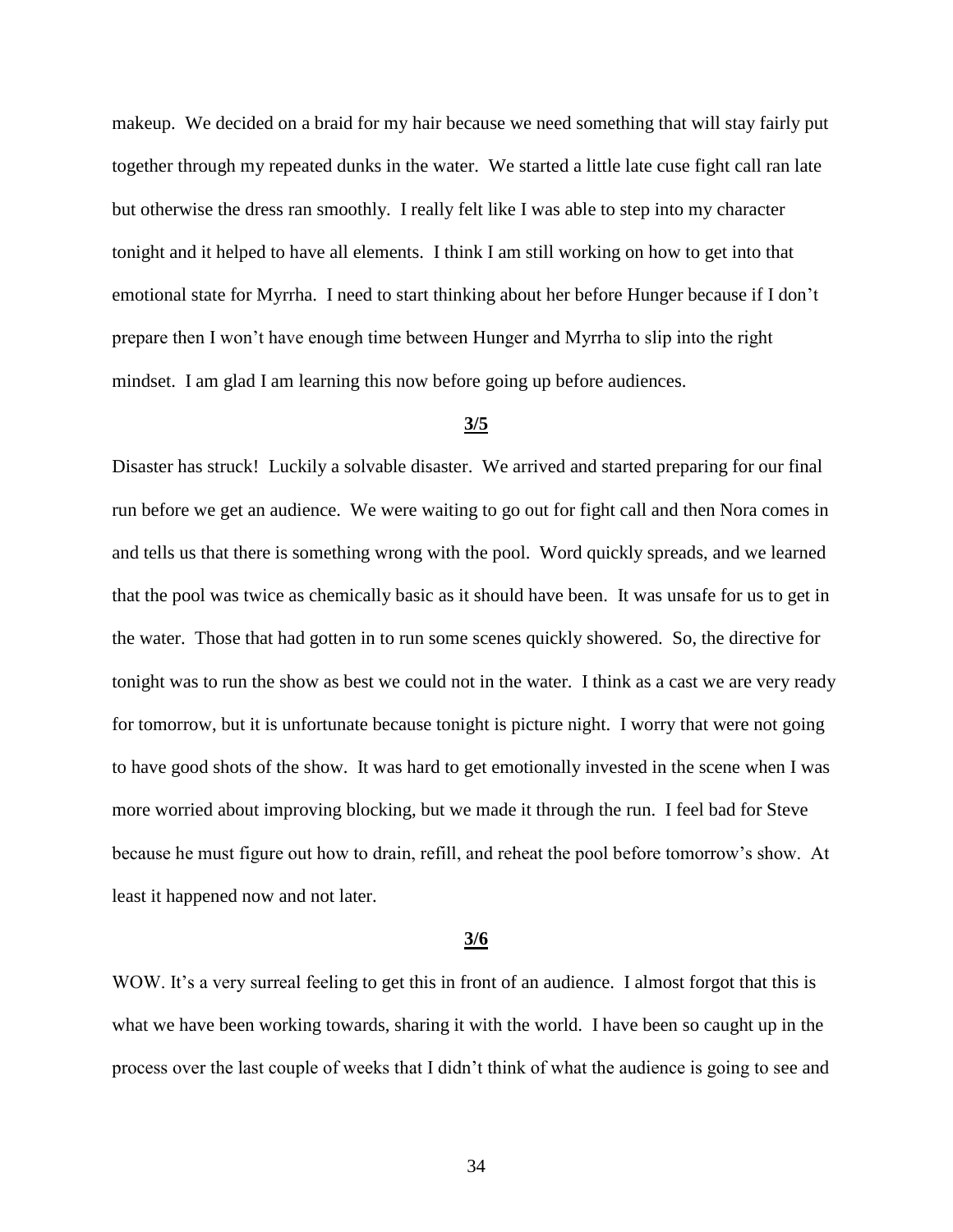feel during the performance. More importantly, how it was going to feel for me presenting these characters to the world. The cast's energy was very high going into the show, which is to be expected on the first night with people. I think we put on a very good show overall. A small crowd but that is to be expected with preview night. No major mishaps although I did have my classic costume malfunction! I always have a costume mishap during preview at Pomona! This time my dress wasn't zipped up all the way on my Myrrha costume. There was some laughter during the Hunger scene, particularly when I wrapped around Alex which I wasn't expecting. There was definite tension during the Myrrha scene, but the audience was quiet which I expected. It's an uncomfortable moment. I love the energy backstage and can't wait for the rest of the week!

# **3/7**

Wow. I am still shaking from this performance. Something about tonight really clicked. It was undoubtedly the best performance I have done, and I have never experienced anything like tonight onstage before. Firstly, coming into the show my emotional prep work was going very well. As I was thinking about Myrrha, I found a mantra that helped center me in the character and proved very effective in unlocking my emotions. I came onstage fully in the moment and I felt like the audience was ready to embrace the performance. I could feel their tension throughout. I could hear their reactions to the events of the scene and I absorbed this in the performance. The collective burst of energy when Cinyras's blindfold came off was explosive. I don't know what it was about this crowd. Maybe it was because I had friends in the audience. But I felt so alive after I got off stage. My whole body was buzzing, and I had to run backstage to release energy. I was incredibly euphoric and I'm proud of my work. I hope I can feel this way again.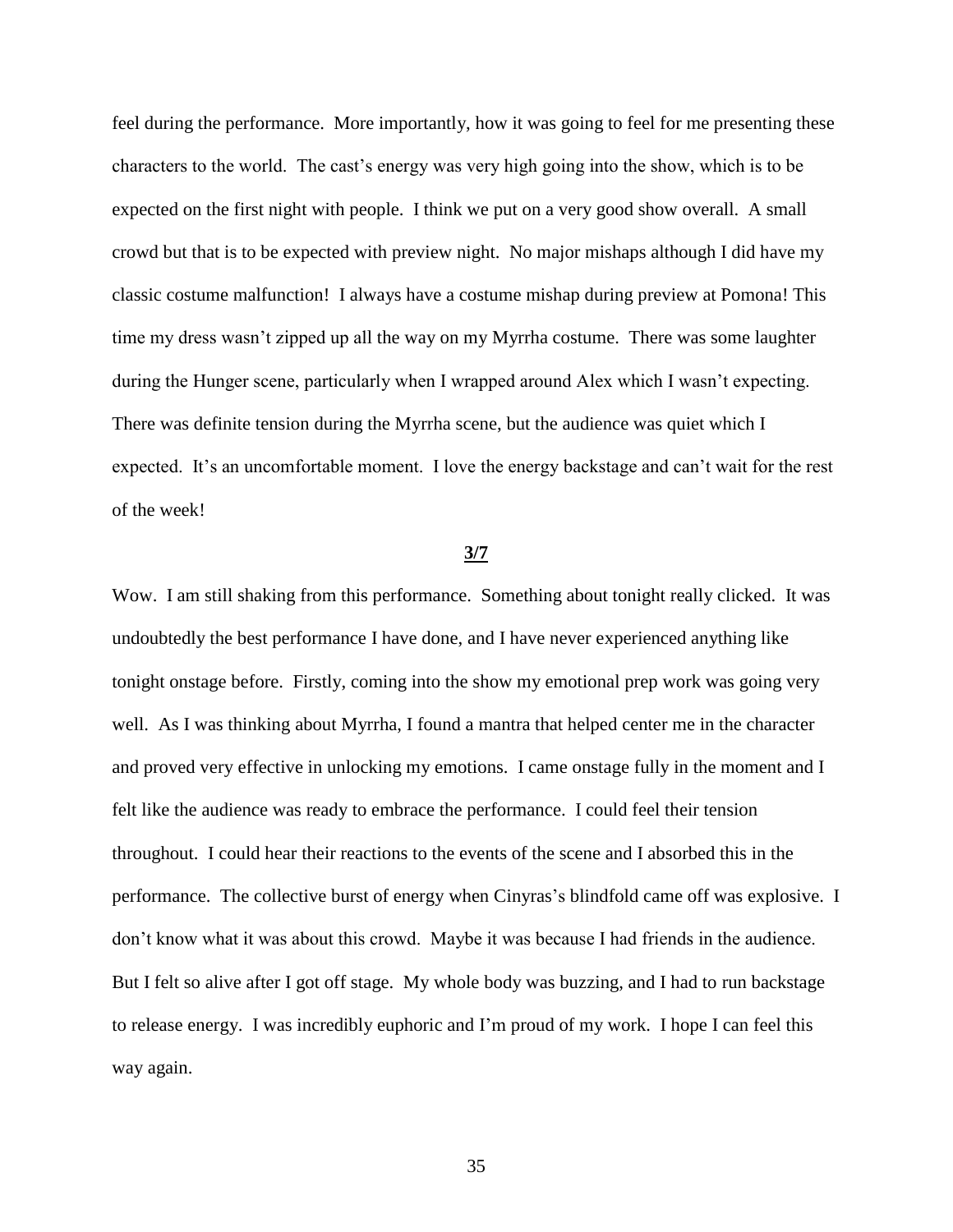**3/8**

In mime class today, Tom led us in a discussion of the show. He loved the show and gave it very high praise, something that I don't take lightly because it is not an empty compliment. He remarked about the audience's responsiveness last night and how rare that was. Going into tonight, I was looking forward to it but tonight was its own curveball. I wasn't as happy about my performance because the audience had a very different energy. We were sold out and there were a lot of high schoolers in the audience. They were also reactive but in a rowdy way. Instead of embracing the emotions of Myrrha, I felt like they dropped them and didn't know what to do with them. When I rose up after the discovery, I felt angry and defensive. I realize why I felt that way is because I am very protective of Myrrha I almost see her as a person who I don't want to get hurt. I will try to just let myself be more open and vulnerable going forward.

#### **3/9**

Today is the biiiiig day. TWO! SHOW! DAY! I'm already tired after the long days this week but today has been a time. I'm just a lump in bed right now ready to go to sleep. Got brunch with a few castmates and then went to the theater for our long day. Signed in and did the hair and makeup as usual in the morning. The Saturday matinee show was alright in terms of previous performances, I could have done more emotional preparation work ahead of time. It was hard to summon the character when it came time to do so. I didn't think it was a bad performance though. I almost fell during the curtain call though! My foot caught on the hem of the wet Zeus dress as a stepped onto the deck and I smacked my knee. I recovered just fine, only my pride was wounded. The evening performance was very important to me because my whole family was in the audience. I was worried it was going to feel strange doing Myrrha in front of them,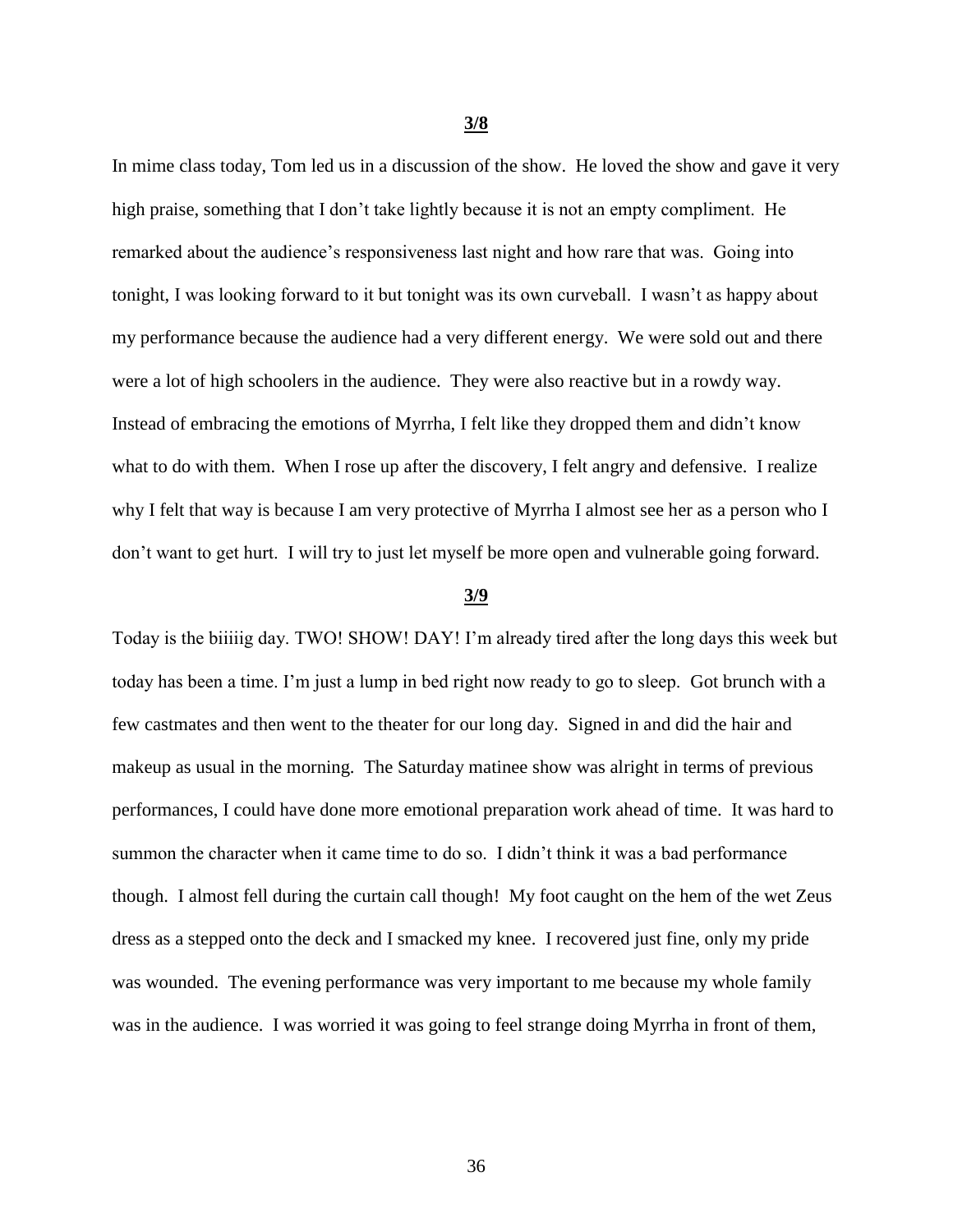but I let that discomfort and panic fuel me through the character. The audience wasn't as reactive during the evening show compared to Thursday and Friday, but I think it still went well.

# **3/10**

Gosh I can't believe the day is here already! It's the last day of the show. God it's a weird feeling to be here already. After a month and a half of work the final day is here already. I have a lot of feelings about this show, most of all how I am going to miss this wonderful cast and how I'm not going to be coming to the theater every day for hours at a time. Through this final performance, I tried to be as vulnerable as possible. This performance was not about the audience and it was not for the audience. It was for the cast and my Myrrha performance was for me. Because through the process of applying method, she became such a part of me and I have an intense, almost indescribable love for her. I think this was one of my best performances because I let myself feel everything she feels and just let the audience experience those intense emotions. Instead of trying to defend her and myself, I just let us exist in the space and I think it was a powerful performance. I am very proud of the work that we have done, and I am proud of what has come of my work. There were a lot of powerful emotions standing for my final curtain call at Pomona College. Maybe a few tears shed. I will miss this a lot. But we finished a great run then jumped right into strike. We thought it was going to be a difficult strike and it certainly was. But everyone was moving efficiently, and we really came together and finished everything. I learned a lot about lighting as I have been helping the Sparky crew on the last several strikes. Added to my knowledge base today. And with that it is time to rest and endure the sickness I can feel creeping up on me. Myrrha, Hunger, Sailor, and Zeus signing off.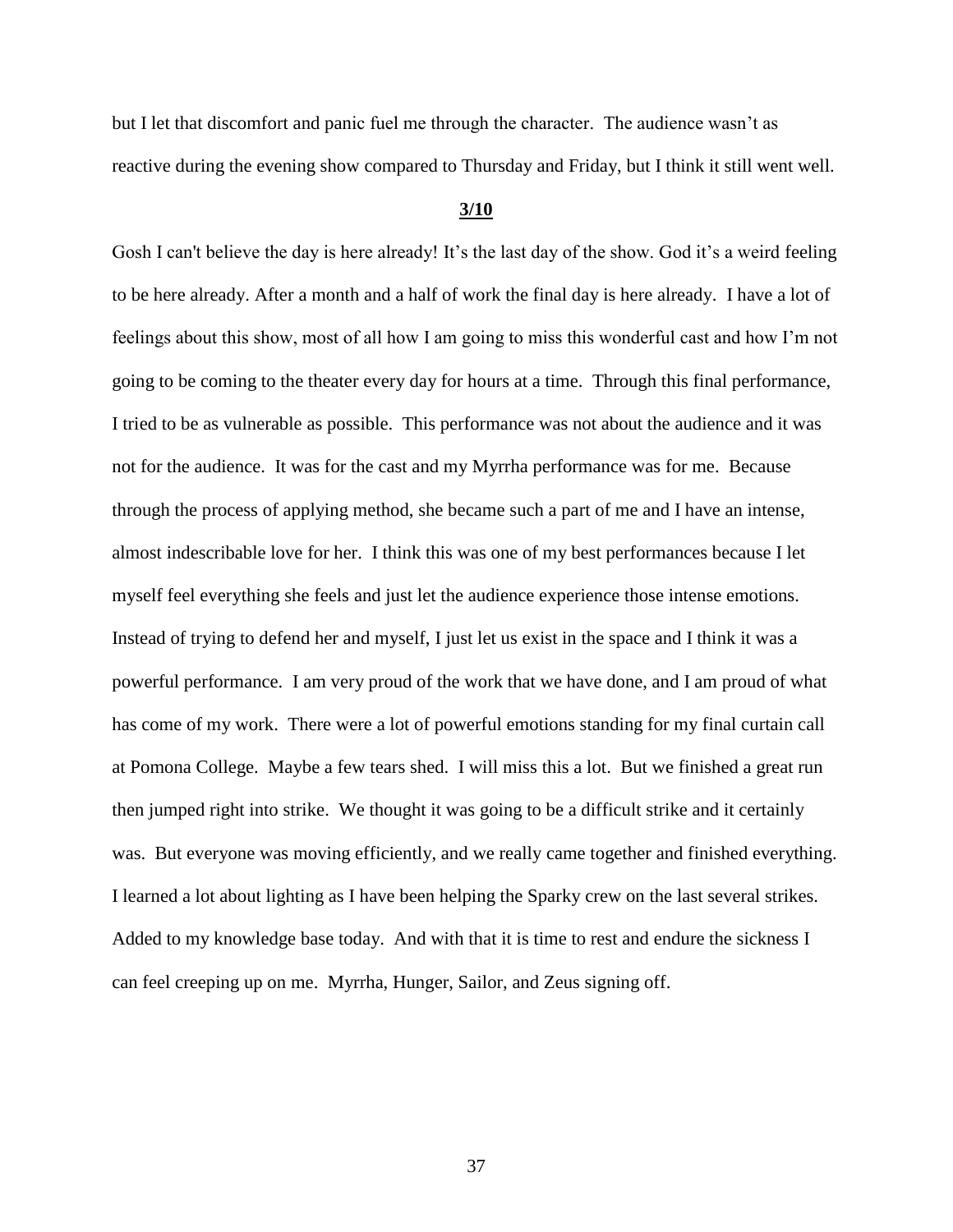#### **POST-SHOW REFLECTION**

<span id="page-38-0"></span>Being a part of *Metamorphoses* was a truly transformative experience. Not only did I grow substantially as an actress, but I also developed close relationships with the creative team, cast, and crew. We created something that we are extremely proud of and had the opportunity to share it with the world.

I took a journey with the character Myrrha. I have come to understand so much more about her and the nature of portraying trauma onstage through the process of this show. My understanding of what it means to portray taboo topics has also shifted through the course of physically embodying trauma onstage. This story and its content touches something deeper that I could never quite put my finger on. It is incredibly uncomfortable but hypnotizing at the same time. We considered so many things while framing this story to be engaging yet palatable. Despite our consideration, the most striking moment in terms of the audience's reaction was not the act itself but the removal of the blindfold. Audiences were audibly yelling in horror. I think the one thing I will never forget about this show was the audience reactions. I have never felt an audience's collective emotion be as powerful as I have through the run of *Metamorphoses*. It shows the power of this scene that a normally quiet audience is compelled to react. This story raises implications of our relationship to trauma, violence, and spectatorship. Until the show, I didn't think about how people would see me personally after seeing me onstage as her. Largely, people barley acknowledged the part. It was recognized but people felt uncomfortable talking about it. At most they made a few jokes. It was interesting that I got lots of wonderful compliments for my physicality as Hunger but scarcely any mention of Myrrha.

This show was an incredibly emotional experience because of the dark content it contains. When diving into Meisner and Strasberg method acting, I accessed darker parts of my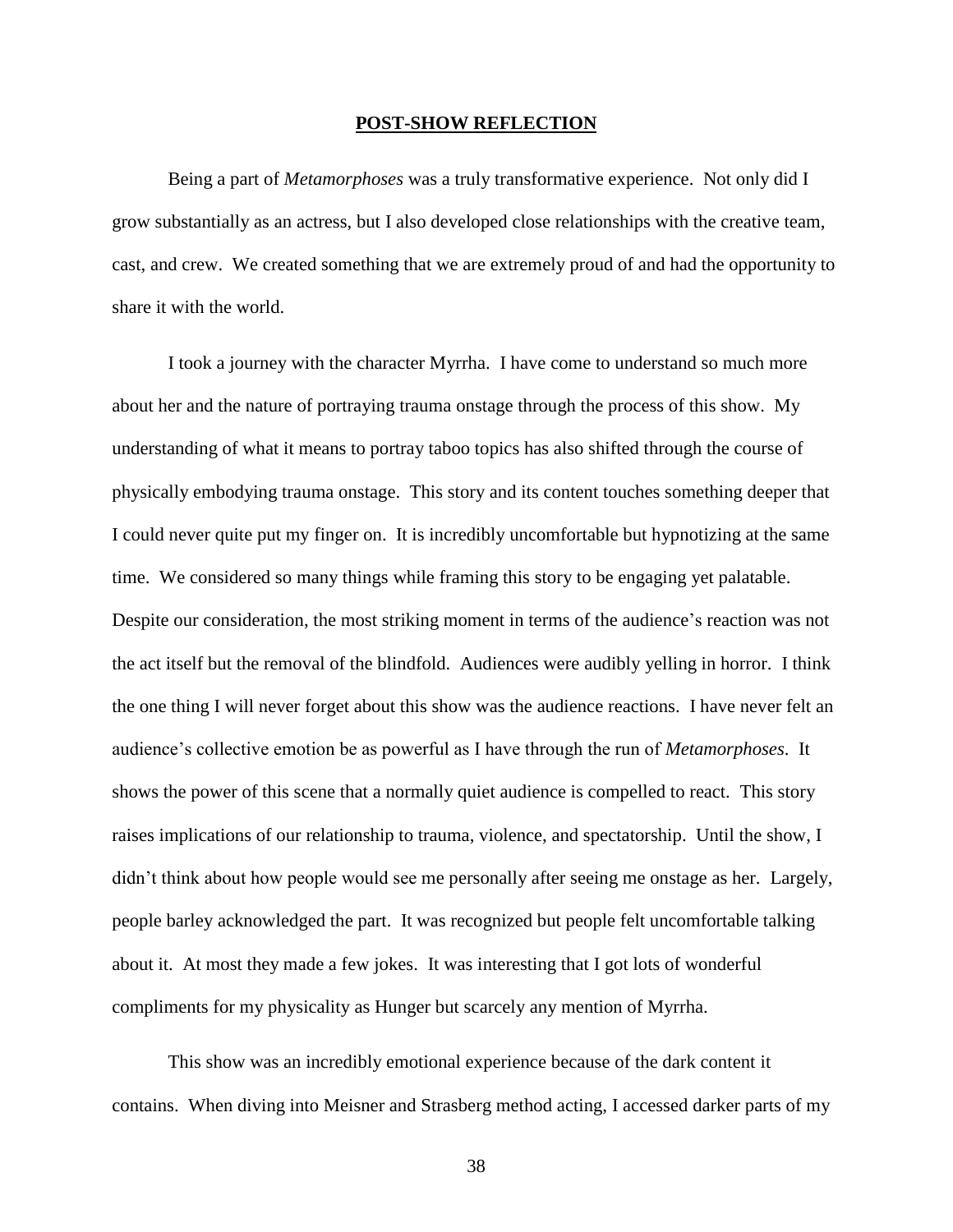psyche to authentically summon the emotions of the scene. These emotions ranged from deep despair to panic through trauma. I felt supported through the process and was at no time told to put myself into dangerous mental states. However, I cannot deny that this was a difficult part to prepare. Despite this being an incredibly dark role, I have unending love and appreciation for Myrrha as a character. I feel very connected to this character from antiquity. At the end of the day, I am glad that I went through the process of studying and incorporating method because my acting improved. Because of this project, I now have a new toolkit from to pull from and it is easier to access these emotions on cue.

The process of performing with method was difficult. I spent two months taking careful time every day to access those false memories and emotional states in comfort and without being rushed. Accessing the emotions during the rush of a show proved another hurtle to overcome. If I was not onstage for another of my brief scenes, I was changing or running to another entrance. This allowed for little quit time to get in the right headspace. Some performances I was more successful at accessing that state than others. I found that the moments that landed with the audience the best, and created performances I was pleased with, were inspired in the moment. Coming on stage I largely didn't know what my reactions to specific moments of emotion would be. For example, when I walked away from Cinyras. When I did what felt right in that moment it created a more powerful performance.

Aside from method, one of the most valuable things I learned as an actor through this process was the ability to roll with changes. Due to recent events in our community, the creative team and my scene partners came to the collective decision that it would be best to cut Myrrha's suicide from the show. This was to protect our audience members who would be particularly sensitive to the suggestion of suicide, even if the act was not carried out. The last thing that we